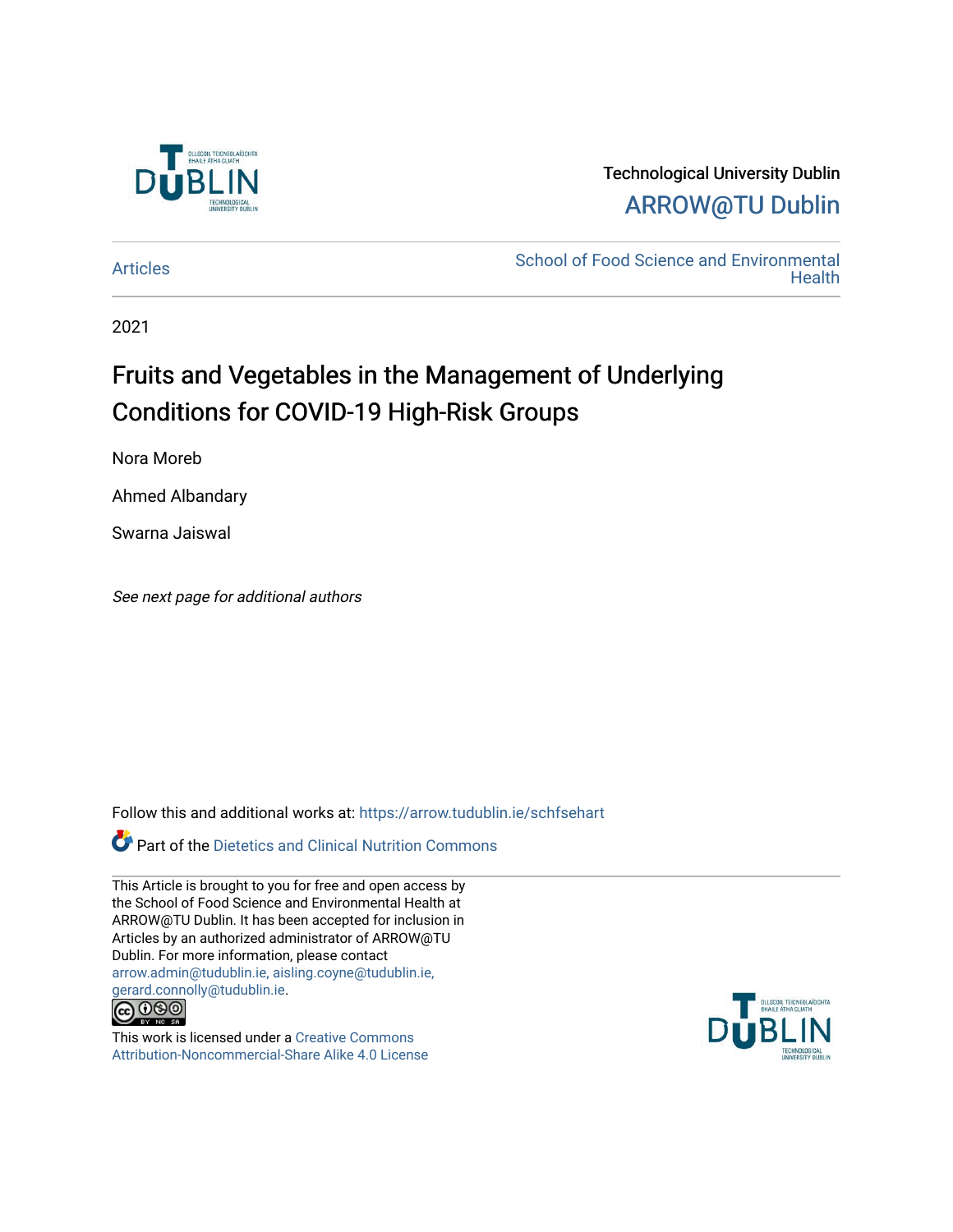### Authors

Nora Moreb, Ahmed Albandary, Swarna Jaiswal, and Amit Jaiswal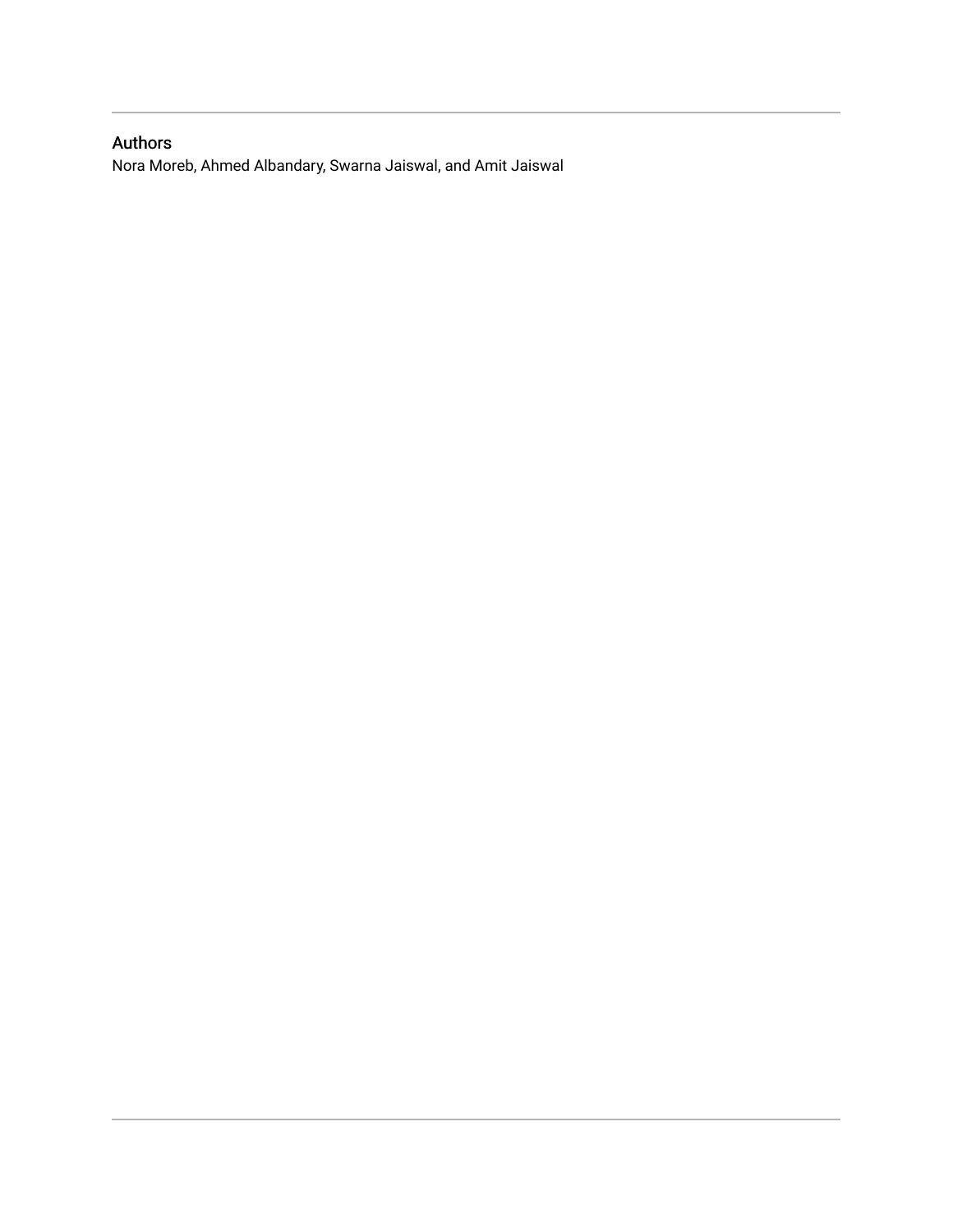

*Review* 



# **Fruits and Vegetables in the Management of Underlying Conditions for COVID-19 High-Risk Groups**

**Nora A. Moreb 1, Ahmed Albandary 1, Swarna Jaiswal 1,2 and Amit K. Jaiswal 1,2,\***

- <sup>1</sup> School of Food Science and Environmental Health, College of Sciences and Health, Technological University Dublin—City Campus, Grangegorman, 7 Dublin, Ireland; noramoreb@gmail.com (N.A.M.); a.albandary1990@gmail.com (A.A.); swarna.jaiswal@TUDublin.ie (S.J.)
- 2 Environmental Sustainability and Health Institute (ESHI), Technological University Dublin—City Campus, Grangegorman, 7 Dublin, Ireland
- **\*** Correspondence: amit.jaiswal@TUDublin.ie

**Abstract:** SARS-CoV-2 or COVID-19 is a novel coronavirus, which is the cause of the current pandemic with 107,411,561 infections and 2,351,195 death worldwide so far. There are multiple symptoms that are linked with the infection of COVID-19 such as coughing, shortness of breath, congestion together with fatigue, fever, loss of taste or smell, headaches, diarrhea, vomiting, and loss of appetite. The lack of or early stage of development of a cure for COVID-19 illness, there is need for insuring the best possible position of health to be able to fight the virus naturally through a robust immune system to limit severe complication. In this article, we have discussed the role of fruits and vegetables consumption to boost the immune system and major emphasis has been given to high risk group. We have taken into consideration a number of underlying conditions such as people with cardiovascular diseases, obesity, diabetes, chronic obstructive pulmonary disease, chronic kidney disease, hemoglobin disorder such as sickle cell disease, weakened immune system due to organ transplant. Furthermore, factors to improve the immune system, risks associated with quarantine and lifestyle and food handling during COVID-19 has been discussed.

**Keywords:** immune system; COVID-19; virus; fruits and vegetables; underlying conditions; health benefits; micronutrients; food safety

#### **1. Introduction**

COVID-19 is a novel coronavirus that caused the global pandemic of 2020 [1]. Corona viruses are a class of viruses that get their name from the crown like spikes (corona) that are observed on the surface of the virus particles and were identified in the 1960s. This class of viruses includes many common viruses like 229E and NL63. which commonly infect humans, causing mild cold-like symptoms, but they can also infect animals and evolve into new or novel viruses such as MERS (Middle East Respiratory Syndrome) and SARS-CoV (Severe Acute Respiratory Syndrome) [2]. COVID-19 is the latest illness caused by a novel coronavirus and was designated COVID-19 by WHO (World Health Organization) on 11th February 2020. The name is an abbreviation 'CO' is for 'Corona', 'VI' stands for 'virus', while 'D' stands for disease and '19′ for the year 2019 when the virus was discovered [3].

There are multiple symptoms that may appear in people infected by COVID-19, which can include respiratory symptoms such as coughing, shortness of breath, and congestion. COVID-19 can also include other non-respiratory symptoms such as fatigue, fever, loss of taste or smell, headaches, diarrhea, vomiting, and loss of appetite, as well as, more severe symptoms such as bluish face or lips, confusion, and inability to wake or stay awake [4].

**Citation:** Moreb, N.A.; Albandary, A.; Jaiswal, S.; Jaiswal, A.K. Fruits and Vegetables in the Management of Underlying Conditions for COVID-19 High Risk Groups. *Foods*  **2021**, *10*, 389. https://doi.org/ 10.3390/foods10020389

Academic Editor: Barry J. Parsons Received: 3 December 2020 Accepted: 4 February 2021 Published: 10 February 2021

**Publisher's Note:** MDPI stays neutral with regard to jurisdictional claims in published maps and institutional affiliations.



**Copyright:** © 2021 by the authors. Licensee MDPI, Basel, Switzerland. This article is an open access article distributed under the terms and conditions of the Creative Commons Attribution (CC BY) license (http://creativecommons.org/licenses/by/4.0/).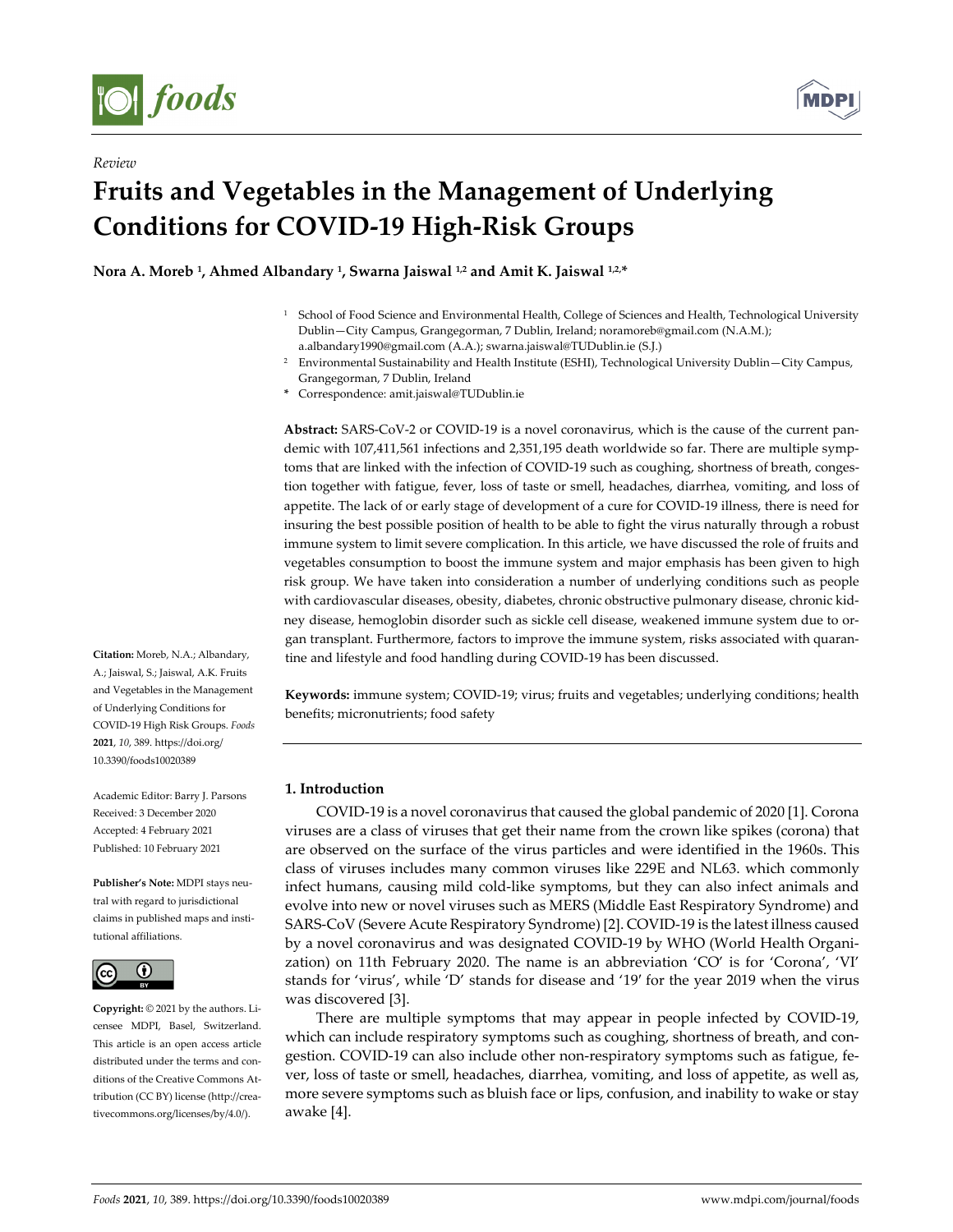In addition to the various symptoms associated with COVID-19, people infected will also experience the illness at various degrees of severity; people with pre-existing conditions may increase the likelihood of severe illness as a result of the infection. These conditions include, chronic kidney disease, chronic obstructive pulmonary disease, diabetes, and haemoglobin disorders such as sickle cell disease and more. People with pre-existing conditions must take extra precautionary steps to limit their risk of infection due to their higher risk of developing severe symptoms or death [5].

Due to the fact that COVID-19 is a novel virus, the lack of or early stage of development of a cure for COVID-19 illness and the vaccine has been just developed and not proven yet to cure the illness while the antiviral medication in the early stage of development [6]. The lack of a cure for this illness has highlighted the need to insure the best possible position of health to be able to fight the virus naturally through a robust immune system to limit severe complication and long-term complications.

The aim of this article is to provide information on the role of fruits and vegetables consumption to boost the immune system and major emphasis has been given to highrisk groups such as people with underlying conditions for example people with cardiovascular diseases, obesity, diabetes, chronic obstructive pulmonary disease, chronic kidney disease, hemoglobin disorder such as sickle cell disease, weakened immune system. Furthermore, factors to improve the immune system, risks associated with quarantine and lifestyle and food handling during COVID-19 has been discussed.

#### **2. Factors to Improve the Immune System**

The main role of immune system is to maintain the body's health by maintaining the coherence of the cells and tissues safely. The framework of the immune system has two strategies that are innate immunity and adaptive. Both have the same goal: to protect the body. First, the subsystem works directly after infiltration of microorganisms or when danger signal appears [7]. It is considered as the first line of defense in anticipation of and preparation for protecting against harmful substances by the external barriers of our body such as skin. The adaptive immunity is activated after exposure to special germs by making antibodies to fight them [8]. This strategy is slower compared with the innate immunity [7]. The immune system has the ability to fight cold and other type of the infection to protect the human's health. Despite the importance of the immune system in protecting health, it could fail in adequately protecting the body when it is weak. Therefore, it is very important to support the immune system by following a good lifestyle [9]. As there are many factors that could affect the strength of the immune system such as sleep, travel, diet and other [10].

#### *2.1. Importance of Exercise*

To slow the spread of COVID19, numerous health authorities around the world have recommended the public to stay at home, which impacted day to day life activities such as physical activity. Sedentary lifestyle could increase the risk of obesity, hypertension, and type 2 diabetes mellitus [11]. Increasing consumption of food and reduction of the physical activities may lead to weight gain [12].

The effects of exercise on efficiency of the is dependent on many factors that include the type of exercise, level of performance, and the period of training [10]. Maintaining a healthy level of physical activity is important to the human physical and mental health [11]. According to Harvard Health Publishing, regular exercise is essential for a healthy life [13]. It can contribute in maintaining cardiovascular health, can help control body weight, and protect the individual against many diseases. Moreover, exercise can maintain an effective immunity response.

Exercise can be divided into three categories, primarily: aerobic, anaerobic and agility training, all of which have a huge benefit to the human body [11]. It has been found that the strength of the immune system has a significant role against COVID-19. It helps in increasing the aerobic capacity, which may lead to improved immunity by increasing the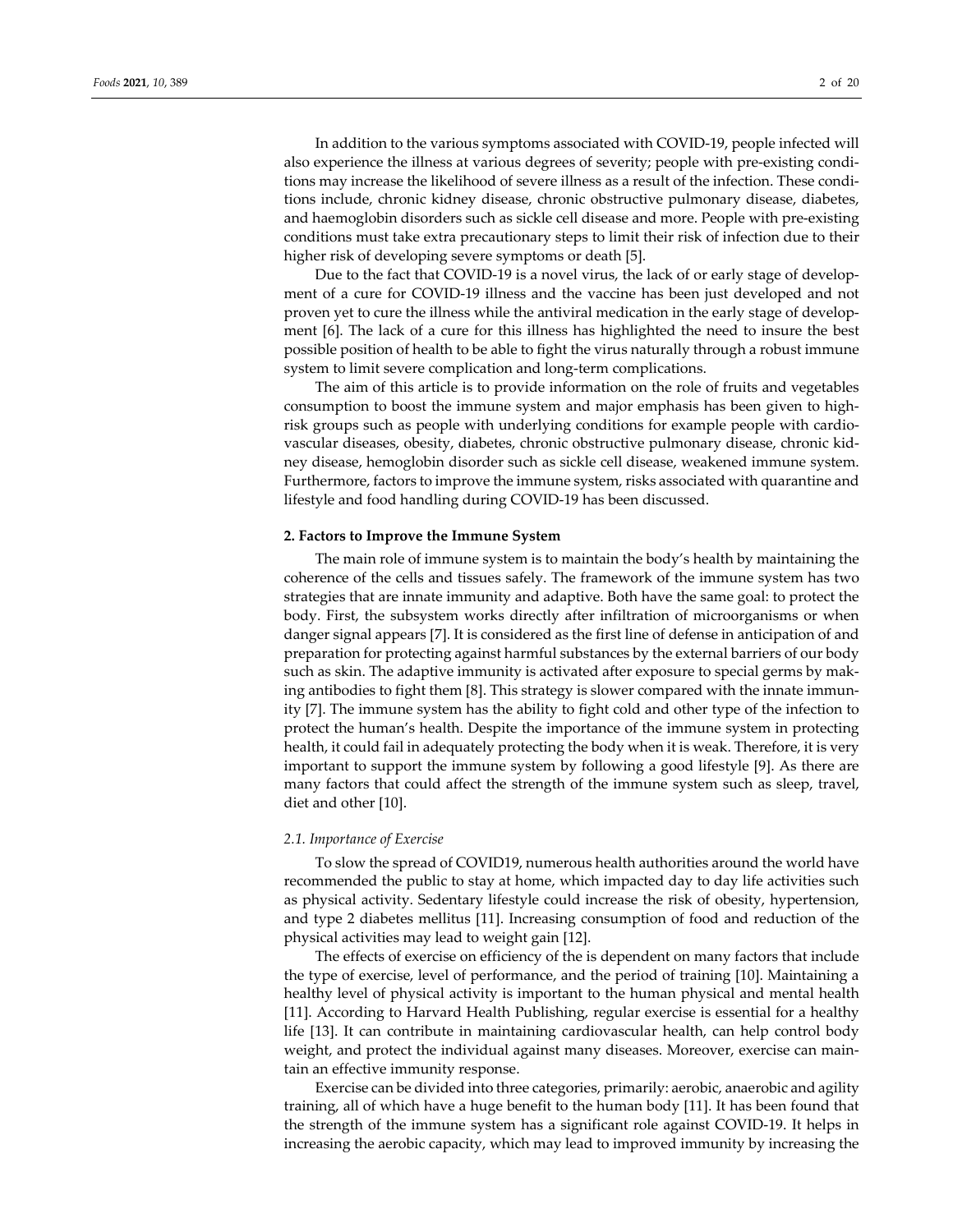level and function of T-lymphocytes, neutrophils, macrophages, and monocytes, which are considered the essential mechanisms in fighting against infections [14]. Subsequently, it has been recommended to exercise regularly for 10 to 30 min a day [14]. Researchers have observed that regular exercise increases blood flow which leads to better distribution of immune system cells (white blood cells around the body to protect against diseases) [15].

#### *2.2. Hydration (Drinking Water)*

The human body consists roughly 60% water. Although it is a general guideline, health experts recommend to drink at least 8 cups of water every day to avoid dehydration [16]. Dehydration can cause many health issues that include headaches, skin problems, muscle cramps, low blood pressure and a rapid heart rate [17]. Even mild dehydration could cause hypertension [18] and subsequently could affect the immune system [19].

Additionally, water can aid in maintaining every system in the body to function properly. Hydration also helps in transporting nutrients and oxygen to cells, prevent constipation, maintain blood pressure, protect organs and tissues, regulate body temperature, and more [20]. Drinking water can boost the adaptive immune response by removing toxins from the body through the kidneys and sweat glands, which may increase the immune function. Moreover, it increases the production of lymph fluid, which is responsible to flow around the body to collect bacteria and waste and transport them to lymph nodes where lymphocytes destroy them. This lead to promote the immune function [21]. Together with water, numerous fruits and vegetables and some beverages, which are rich in water and can contribute to keep the body's hydration, such as cucumber 95%, zucchini 94%, tomatoes 94%, watermelon 92%, cauliflower 92%, cabbage 92%, strawberries 91, cantaloupe 90%, peaches 89%, oranges 88%, grapefruit 88% and skim milk 91% [17].

#### *2.3. Healthy Eating Habits to Help the Immune System*

The immune system protects the body against diseases, and can be enhanced with a healthy diet [20]. Many studies have found that a healthy diet can protect against diseases including those related to oxidative and inflammatory processes. For example, citrus fruits are high in vitamins, flavonoids, antioxidants phytochemicals, minerals, and other nutrients, and play an important role in enhancing immunity and preventing many diseases such as cardiovascular diseases and metabolic diseases including obesity, diabetes mellitus and some types of cancer [22]. Additionally, nutrients in citruses have many physiological properties that are considered as anticancer, antiviral, anti-microbial and anti-inflammatory activities [23,24].

Another source of food that can boost the immunity is broccoli, as it contains vitamin C and sulforaphane (which is anticarcinogenic) [25]. Garlic as well in another good food source, because it contains sulfur-containing compounds, such as allicin, which many studied showed the effectiveness of garlic against many viruses, such as influenza A and B, cytomegalovirus, rhinovirus, HIV, herpes simplex virus 1, herpes simplex virus 2, viral pneumonia, and rotavirus [26]. In addition, fruits such as cranberries, blueberries, prunes, red delicious apples, granny smith apples, gala apples, sweet cherries, plums, and blackberries also contain a significant level of antioxidants [25]. Furthermore, vegetables that contain a high level of antioxidants are spinach, kale, red and green chili peppers, red cabbage, red beets, black and green olives, okra, beans, artichokes and russet potatoes [25].

There are many factors that should be considered in aiding medical condition(s) to help maintain the immune system. One of these factors is adapting a healthy lifestyle that advocates for an adequate consumption of various fruits and vegetables (FV) depending on the condition to aid with the overall boosting of the immune system, which will be discussed in the next section.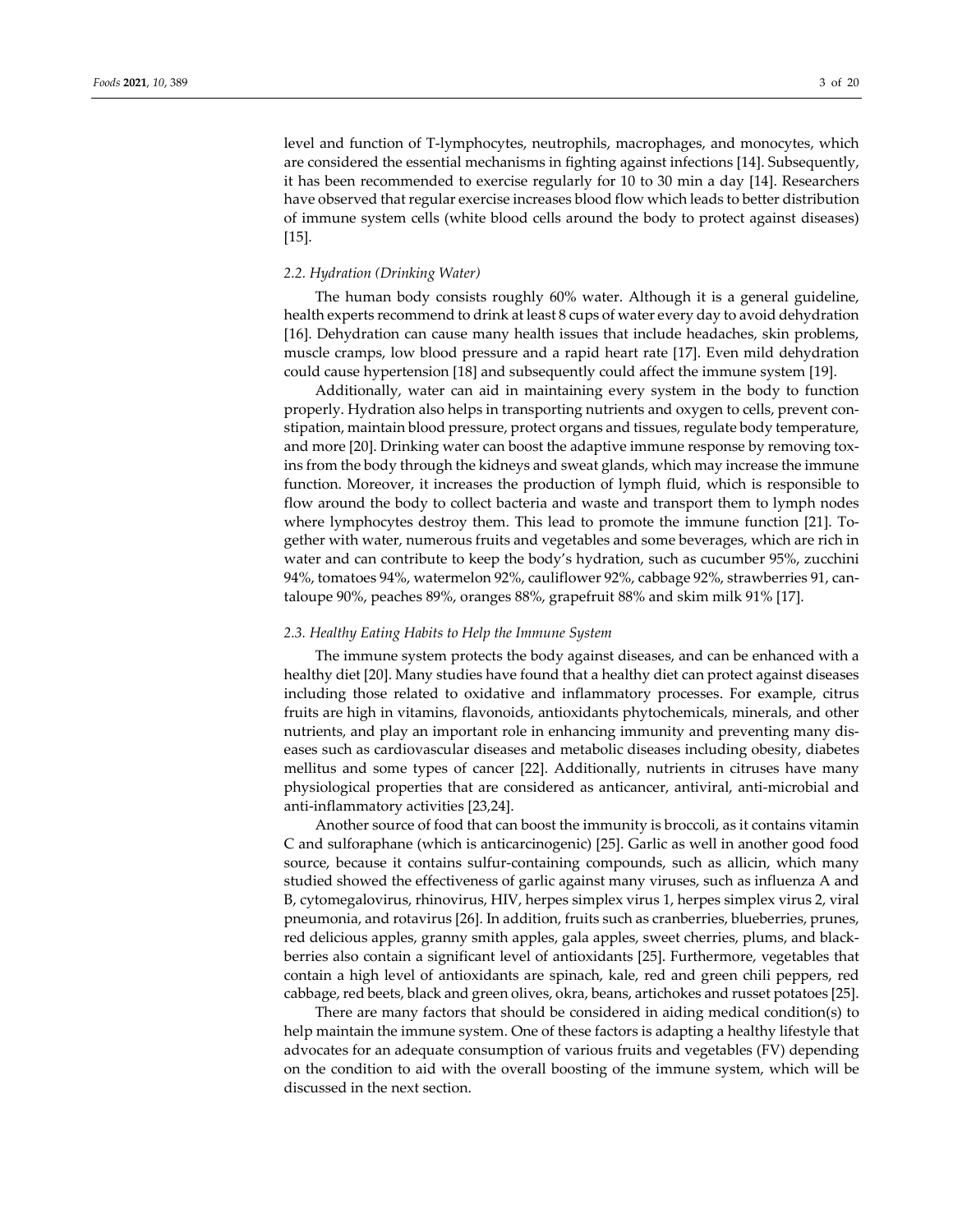### **3. Fruits and Vegetables and COVID19 High Risk Groups**

All individuals are at risk of getting COVID-19, however, individuals who have some underlying conditions, such as: serious cardiovascular or cerebrovascular diseases, obesity, diabetes type 2 mellitus, chronic obstructive pulmonary disease (COPD), chronic kidney disease, hemoglobin disorder such as sickle cell disease, immunocompromised state (weakened immune system) from solid organ transplant and cancer are at higher risk and are more likely to become severely ill regardless of their age than others who are healthy. Moreover, individuals that have more than one underlying medical condition been at higher risk, and the risk increases with the increase of underlying medical conditions. The severity of their illness from COVID-19 could require hospitalization, intensive care, ventilators in order to breath or may even lead to death. Therefore, it is especially important to keep their conditions under control [2,5].

Generally, a diet rich in fruits and vegetables is regarded as healthy and beneficial in a number of conditions (please refer to later sections). It is recommended by the dietary guidelines to have at least five servings of FV a day. Table 1 presents fruits and vegetables and its associated beneficial nutrients for reference purpose.

| Fruit/Vegetable                                                    | Nutrient/Mineral                                                                                                  | <b>Patients that may Benefit</b>                                                                      | References      |
|--------------------------------------------------------------------|-------------------------------------------------------------------------------------------------------------------|-------------------------------------------------------------------------------------------------------|-----------------|
| Red beets                                                          | Contain Folate, fiber, copper, magne-<br>sium, and potassium                                                      | <b>CVD &amp; Diabetes</b>                                                                             | [27, 28]        |
| Squash (e.g., acorn &<br>pumpkin)                                  | Vitamins A, B1, B6, C, calcium, carot-<br>enoids, copper, fiber, folate, magne-<br>sium, manganese, and potassium | Diabetes, CVD, Obesity, COPD, com-<br>promised immune system, CKD.                                    | [27, 29]        |
| Apples & Pears                                                     | Vitamin C, fiber, and flavonoids                                                                                  | CVD, Obesity, COPD, Compromised<br>Immune System, CKD                                                 | [27, 30, 31]    |
| Berries (e.g., raspber-<br>ries blue berries and<br>black berries) | "Vitamin C, folate, manganese, po-<br>tassium, fiber" and flavonoids                                              | CVD, Obesity, Diabetes, compro-<br>mised immune system                                                | [27, 32]        |
| Mangoes                                                            | "Vitamins A, C, E, potassium, and fi-<br>ber"                                                                     | CVD, Obesity, Diabetes, compro-<br>mised immune system                                                | $[27]$          |
| Grapes                                                             | and Flavonoids                                                                                                    | Contain high levels of polyphenols SCD, COPD, CKD, compromised im-<br>mune system.                    | [27, 32, 33]    |
| Soybeans                                                           | A good source of Magnesium, cal-<br>cium and omega-3 polyunsaturated<br>fatty acids                               | COPD, CKD, CVD, Diabetes, Com-<br>promised immune system.                                             | $[34 - 37]$     |
| Oranges                                                            | Rich in flavonoids, Vitamin C                                                                                     | SCD, COPD, CKD, CVD, Obesity, Di-<br>abetes, Compromised immune sys-<br>tem.                          | $[38 - 40]$     |
| Parsley                                                            | Rich in flavonoids                                                                                                | SCD, COPD, CKD, Compromised im-<br>mune system.                                                       | $[41]$          |
| and chili peppers)                                                 | Peppers (bell peppers A good source of antioxidants such<br>as flavonoids and Vitamin C                           | SCD, COPD, CKD, Obesity, CVD, Di-<br>abetes, Compromised immune sys-<br>tem.                          | $[38, 42 - 44]$ |
| Broccoli                                                           | Rich in antioxidants such as flavo-<br>noids and Vitamin C                                                        | SCD, COPD, CKD, Obesity, CVD, Di-<br>abetes, Compromised immune sys-<br>tem.                          | [38, 45, 46]    |
| Onions                                                             | Has a wide variety of flavonoids                                                                                  | SCD, COPD, CKD, Obesity, Compro-<br>mised immune system.                                              | [47, 48]        |
| Spinach                                                            | min C, iron, magnesium                                                                                            | A good source of antioxidants, Vita- CVD, Obesity, Diabetes, COPD, CKD,<br>Compromised immune system. | [34, 38, 49]    |
| White & Kidney<br>Beans                                            | A good source of iron, potassium<br>and magnesium                                                                 | COPD, CVD, Diabetes, CKD, Com-<br>promised Immune system.                                             | $[34, 49 - 51]$ |
| Bananas                                                            | A good source of magnesium and<br>potassium                                                                       | CVD, COPD, CKD, Diabetes, Com-<br>promised immune system.                                             | [34, 50]        |
| Cantalope                                                          | A great source for Vitamin C                                                                                      | CVD, Obesity, Diabetes, COPD, Com-<br>promised immune system.                                         | $[38]$          |
| Mushrooms                                                          | A good source of dietary Vitamin D                                                                                | Diabetes, CKD.                                                                                        | $[52]$          |

**Table 1.** Fruits and vegetables, its important nutrients and minerals related to COVID-19.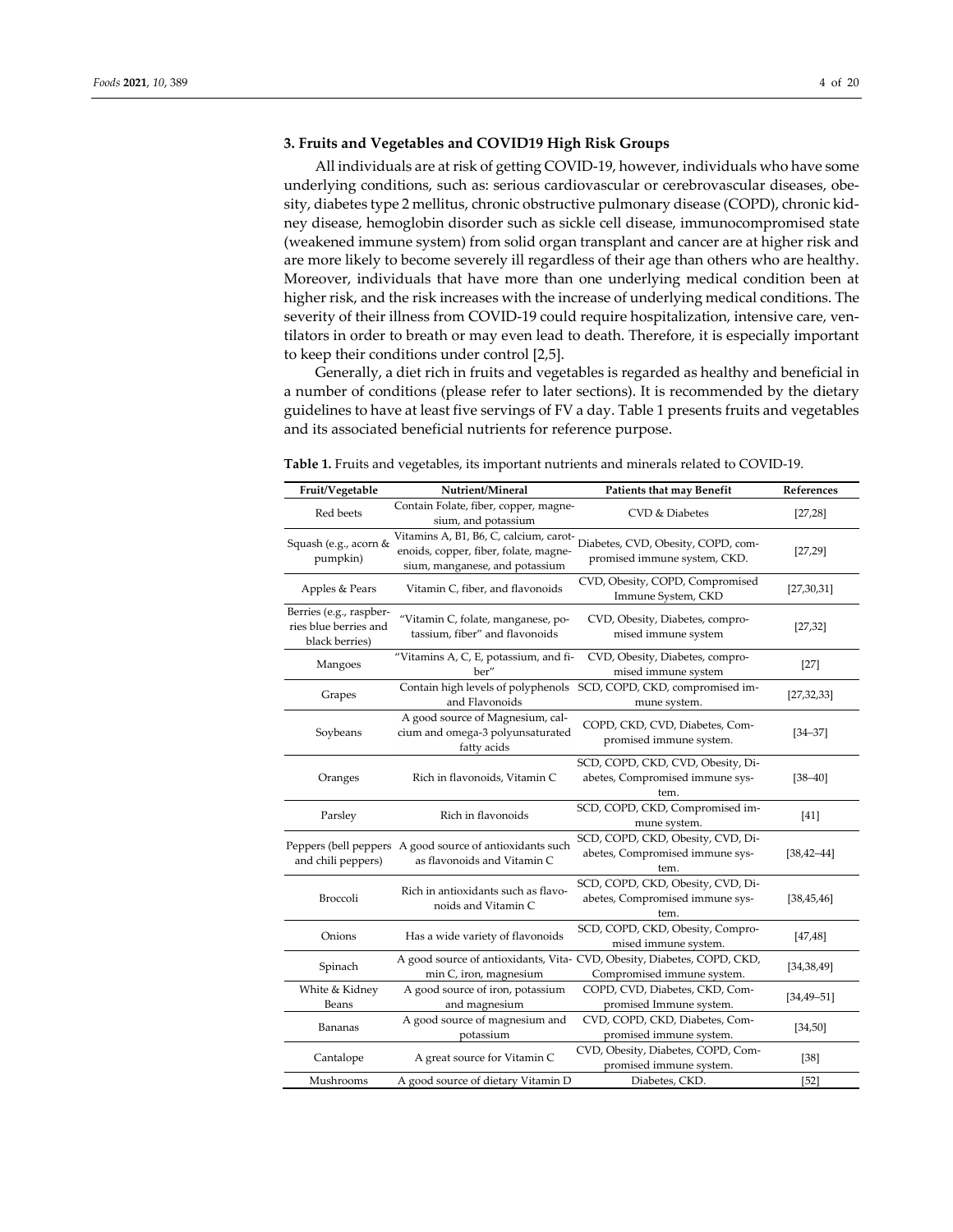#### *3.1. Serious Cardiovascular or Cerebrovascular Diseases*

According to Dr. Mitchell Elkind, professor of neurology and epidemiology at Columbia University in New York City, cardiovascular diseases (CVD) does not seem to increase the risk of contraction of COVID-19, rather it increases the severity of COVID-19 complications and infection Examples of serious cardiovascular diseases that can compromise getting severely ill from COVID-19 includes: heart failure, coronary artery disease, cardiomyopathies, and pulmonary hypertension. There are other conditions that may increase the risk of getting seriously ill with COVID-19 such as: high blood pressure, stroke and more [2,53,54].

According to the CDC data, 1 out of 3 patients have CVD as an underlying condition; thus, it is the "most common" underlying medical condition with COVID-19 patients. Also, CVD patients are considered high risk patients because they are six times more likely to have severe COVID-19 symptoms that requires hospitalization, and the likelihood of death is higher by 12 times [54].

CVD is often associated with severe symptoms of COVID-19 and higher risks of fatality. "COVID-19 can have both primary (arrhythmias, myocardial infarction, and myocarditis) and secondary (myocardial injury/biomarker elevation and heart failure) cardiac involvement. In severe cases, profound circulatory failure can result" [55]. Therefore, the CDC recommends having a continuous heart-healthy lifestyle of exercise (such as: having 75 min of moderate exercise and muscle training twice a week) and healthy foods (such as: high intake of fruits and vegetables, whole grains, and substitute meats and dairy for lean meat and low-fat dairy, and decrease saturated fats, added sugar and salt), which is so important and makes a huge difference over time [56]. Based on a fifty-year follow-up study done in seven countries, results showed that a higher intake saturated fats and sodium increases the rates of CVD and mortality rate. Moreover, CVD was reduced with a healthy diet rich in "healthful complex carbohydrates" such as starchy vegetables and various nutrients and minerals have been shown to help with CVD and its symptoms [56– 59].

Additionally, cardiovascular (CV) events were reduced when decreasing triglyceride and low-density lipoprotein (LDL). In another study done on 19,914 adults of the ages of 20 and above showed that the association of higher intake of FV had a lower probability risk of high triglycerides, hypertension and CV events, and diets low in FV were responsible for at least half the deaths caused by CVD in the United States (US). When comparing patients with a deficiency in micronutrients to those who do not have a deficiency, patients with a deficiency had at least double the CV events; thus, micronutrients from FV are essential to heart health and CVD. Additionally, various studies showed a strong correlation between the Mediterranean diet which contains lots of FV and <7 glasses of fruit wine per a week on reducing CVD and total all-cause mortality [33,56,57,60–62].

It is recommended by the dietary guidelines to have at least five servings of FV a day which is equivalent to "about two and half cups" which has a slight reduction of CVD. Moreover, increasing consumption of FV to 10 servings (about five cups) reduces CVD by 28% and premature mortality by 31%. However, generally increasing intake is beneficial, but intake of certain types and preparation methods of FV should be limited as it could have an adverse effect on CVD, such as: coconut, fruits or vegetables that are fried, breaded or dipped in creamy sauces, and canned and frozen fruits that contain added sugars and salt [63–65].

#### Beneficial Nutrients and Minerals

Fiber is an indigestible carbohydrate which is beneficial to people suffering from CVD [66,67]. Potassium is also beneficial for people with CVD; it has also been found to help regulate blood pressure and lower the risk of stroke [58,66,68,69]. Antioxidants including all types of flavonoids and phytonutrients; which have been observed to have antioxidant, antimicrobial, pharmaceutical and biological activities in the prevention of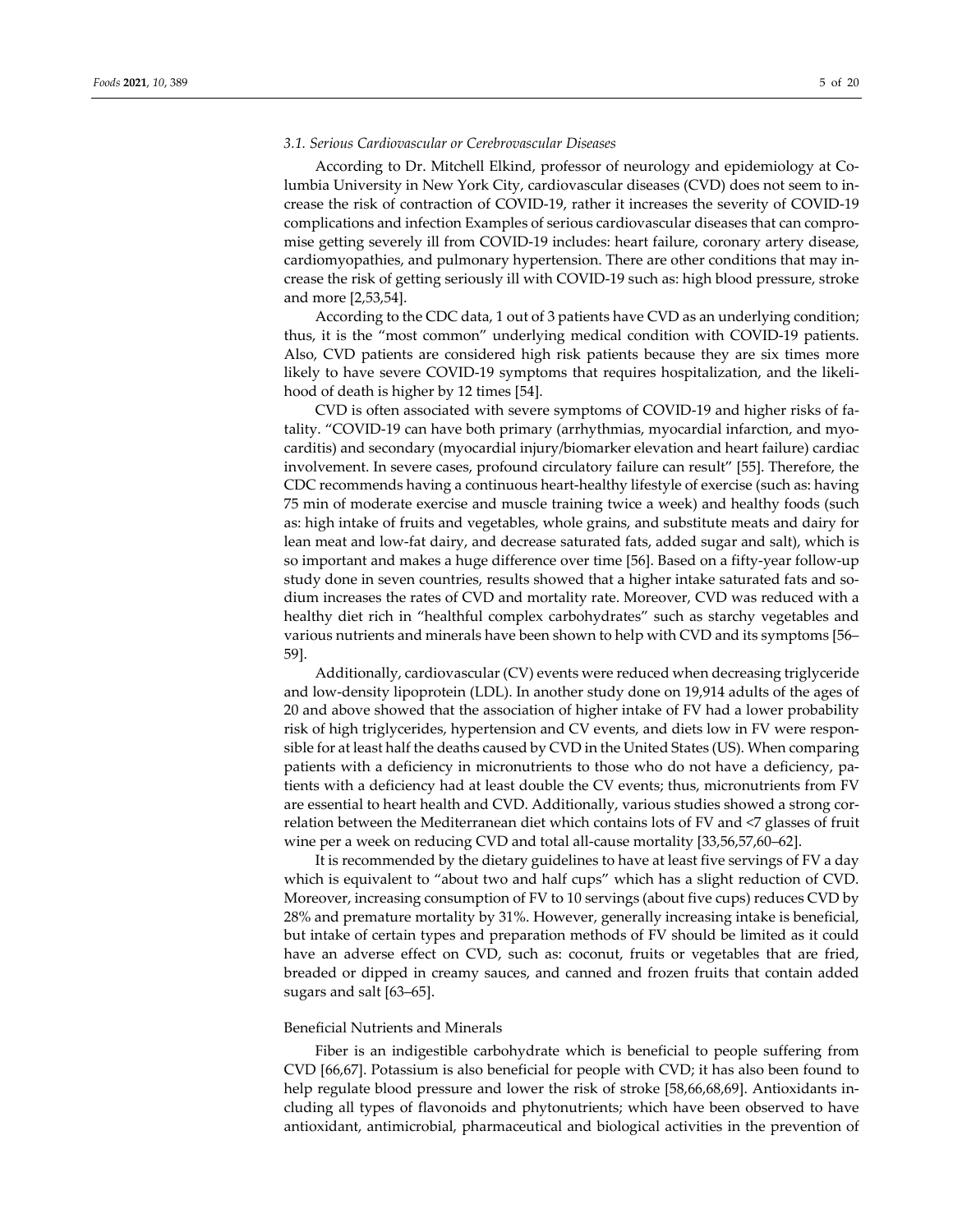common diseases and illnesses, when consumed from fresh FV [6,27,32,70]. Omega-3 polyunsaturated fatty acids has also been found to be beneficial for people with CVD [57]. Magnesium has been found to decrease the risk of CVD events. It has also been found to improve heart function and may reduce the risk of complications such as arrhythmia and heart failure [71,72]. Vitamin B is also beneficial for people suffering from CVD as B6 & B12 have been found to be associated with a lower risk of coronary heart disease while B9 (known as folate) has been associated with lower risk of stroke [73,74].

#### *3.2. Obesity*

According to WHO, obesity is a global epidemic; an estimated 52% of adults globally are overweight or obese. Obesity increases the risk of other medical conditions such as type 2 diabetes, CVD, hypertension, morbidity, and a shorter lifespan. Obesity is categorized by having a Body Mass Index (BMI) that is >30; and it is mainly caused by the "modern-day lifestyle" of making poor diet decisions combined with a high-calorie diet, high carbohydrate intake, low intake of FV, and low activity [64,75–79].

Various observations have shown that all individuals at all ages who are obese are at a higher risk of potential complications and consequently high severity illness from COVID-19. Moreover, people who are older and obese are at even higher risk. Additionally, individuals with obesity might also suffer from other complications that makes fighting COVID-19 even harder, such as sleep apnea that could increase pulmonary hypertension, or have a larger body mass that makes it difficult with the hospital setting and intubation [5,80,81].

Based on a global pooled analysis study, findings show that individuals who are obese have 46% higher risk of being positive for COVID-19. This could be due to the Angiotensin-Converting Enzyme 2 (ACE2), which is a receptor protein that binds with COVID-19 accelerating its entry into the cell. ACE2 is found in high concentrations of lipids/fats ("fat-cells"). It is also found in the cells of the brain, intestinal, heart, lungs, mouth, testes, kidney, and liver, therefore, high expression of ACE2 could increase infection and mortality, and the virus degrades and inactivates the receptor. Individuals that contract COVID-19 in conjunction with the underlying condition of obesity are also 113% more likely to get complications that requires hospitalization, 74% more likely to get admitted into the ICU, and have a mortality increase of 48% when compared to healthy individuals that contract COVID-19 [80–82].

Furthermore, individuals with a high BMI (example: 35 and higher), have most of their weight in the abdominal area, which in return interferes and restricts the mechanism of the diaphragm, making it harder to breathe. This is especially true with respiratory diseases such as COVID-19, where doctors are noticing that the membranes between the "lung airways sacs" and blood vessels are leaking, thus, making it challenging to get oxygen into the blood stream, which in turn requires the diaphragm to work more efficiently and harder while obesity restricts it. Obesity also increases inflammation in the body due to the metabolism of fat, which results in activating the immune system response, and when obesity's symptoms are combined with the novel virus of COVID-19, the immune response is increased making the immune system hyper-activated, which in turn increases the risk and severity of complications [80].

Therefore, overcoming obesity is highly recommended, and weight loss is needed. There are many examples of healthful diets such as are the Mediterranean diet, plantbased diets and more; although, there is no one universal diet that is recommended. Nevertheless, the WHO recommends a daily intake of 400 g (a minimum of 5 servings) of FV to aid with weight-loss and reduce the risk of obesity. Moreover, the most recommended healthful diet is one that is particularly rich in a variety of FV [61,62,70,75,76,78,79,81,83,84].

It is essential to have an adequate intake of whole FV, as it benefits several mechanisms in aiding weight loss and reducing the eating rate, due to the fact that it is the main source of dietary fiber, so it is satisfying when consumed in adequate levels, and it is low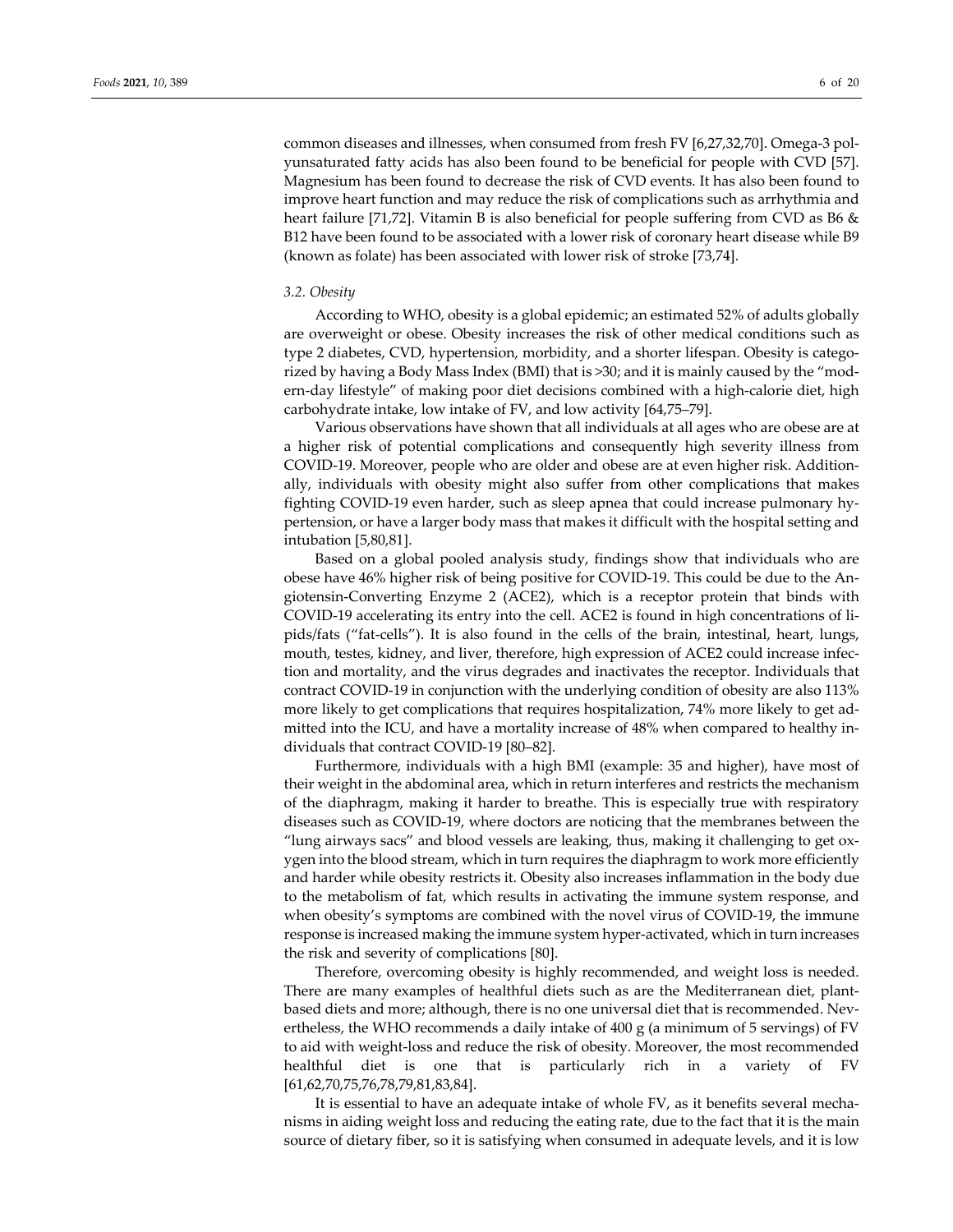in fat, glycemic load, and energy making it a low caloric density food. High intake of FV also increases essential nutrients such as: vitamins, minerals, omega-3 polyunsaturated fatty acids, and they are high in antioxidants  $\&$  bioactive compounds, like flavonoids  $\&$ sterols. Examples of beneficial FV includes: yellow/orange vegetables, ginger, green peas and more [61,70,76,78,79,83,85].

Generally, a diet rich in fruits and vegetables are regarded as healthy and beneficial to overcoming obesity; however, it is important for everyone to be cautious in in their choices, limiting intake of certain preparation methods of FV such as: fruits or vegetables that are fried, breaded or dipped in creamy sauces, and fruit juices, because although simple sugars in fruits (such as: fructose and glucose) are natural, nevertheless, it could easily compile into large quantities of simple sugars, which can be unhealthy when consumed in large quantities and lead to central weight gain (fat/lipid deposits). Also, limiting the intake of processed and ultra-processed foods/drinks; based on various consistent studies, there is a clear link between ultra-processed foods (such as: ready-to-eat foods/drinks and more), which tends to be calorie (energy) dense, high in saturated fats, sodium, and sugar and adverse health effects including obesity. Moreover, the diet/lifestyle should also consistently be low in sodium, sugar such as fructose, saturated fats, high-glycemic index foods and starchy vegetables like tubers, which includes potatoes and cassava [65,76,78,79,81,83].

#### *3.3. Diabetes*

Type 2 diabetes is a chronic condition that most often develops in adulthood to late adulthood, however, it is becoming more common in children and teens. The disease primarily affects blood glucose by allowing its levels to rise to a harmful extent. Diabetics are resistant to insulin, which is a hormone produced by the pancreas, when blood glucose rises, the pancreas produces insulin to signal cells to absorb it. When cells are resistant to insulin, they stop absorbing glucose efficiently which allows the glucose levels to rise triggering the pancreas to produce more insulin which in turn increases resistance over time, so it is a degenerative illness [86].

Type 2 diabetes, and possibly type 1, increases an individual's risk of severe illness if infected with COVID-19. Roughly, 20–50% of global COVID-19 patients have diabetes so it is one of the most common underlying conditions affecting patients. Based on a study that included 33 global studies of 160,003 patients, found that individuals with diabetes have two-folds of an increased risk of severity, and mortality from COVID-19. Another study showed that COVID-19 diabetic patients had an increased risk of severe complications, such as respiratory distress syndrome, organ failure, Diabetic Ketoacidosis (DKA), and death is 50% higher. This chronic condition has been listed as a comorbidity for all three coronavirus infections and has been known to increase the risk of acute respiratory syndrome and multi organ failure [2,82,87,88].

Diabetics' symptoms are closely related to high blood glucose concentration and include: frequent urination and thirst or hunger, changes in weight, high risk of infections, dehydration, which in extreme cases can develop into hyperosmolar syndrome, it is important to maintain healthy activity levels as well as eat a diet rich in fruits and vegetables in order to prevent diabetes or to manage its symptoms [86]. The CDC recommends that people suffering from diabetes should prevent dehydration by drinking at least 4–6 ounces of fluids every half hour and to consume roughly 50 g of carbohydrates every 4 h from small amounts of sweetened drinks if eating is not an option or food does not provide enough carbohydrates [89]. The CDC recommends that people suffering from diabetes should prevent dehydration by drinking at least 4–6 ounces of fluids every half-hour and to consume roughly 50 g of carbohydrates every 4 h from small amounts of sweetened drinks if eating is not an option or food doesn't provide enough carbohydrates [89].

Another key symptom for diabetics to manage is ketoacidosis. Ketoacidosis occurs when ketones, which are formed in the liver from free fatty acids, reach abnormally high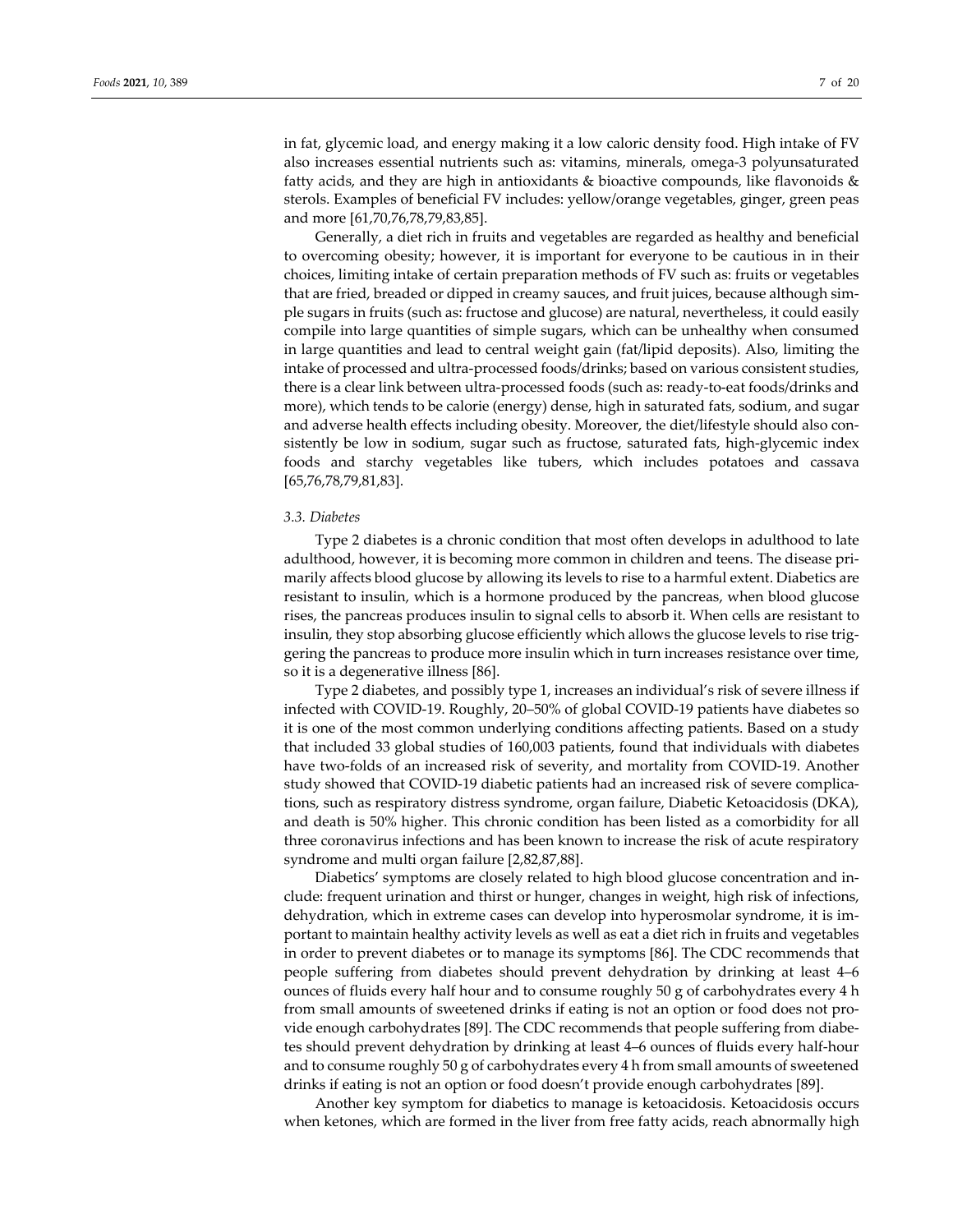concentrations in the blood. One recent study showed that COVID-19 patients with diabetes were more susceptible to this condition and spent longer times in the hospital and had a higher mortality rate. The study also showed that non-diabetics with COVID-19 also experienced ketoacidosis, suggesting a link between the disease and the way fat is broken down which further stresses the need for increased focus on diet in regard to COVID-19 [87].

Diabetic ketoacidosis (DKA) can also make it more difficult to manage fluid and electrolyte intake which in turn leads to dehydration and can also make it more difficult to treat sepsis, which is a common complication experienced by COVID-19 patients, so it is important to check ketone levels if blood glucose readings are high (above 240 mg/dL in two consecutive readings). It is important to note that the virus may thrive in patients with high blood glucose, so it is important to monitor glucose levels [90,91]. It is important to note that the virus may thrive in patients with high blood glucose, so it is important to monitor glucose levels [90,91].

A study focused on the global burden of diabetes showed that people who ate sufficient quantities of fruits and vegetables had a better chance at avoiding some of the complications associated with diabetes especially in relation to the cardiovascular system and obesity as well as an overall reduction of a fatal outcome. Diabetes, being an epidemic disease that already has a heavy burden on human health, has received plenty of attention from nutritionists and although no one diet is considered the best diet, patterns have emerged that suggest that diets with a wide variety of fruits and vegetables is beneficial in managing many of the symptoms and complications associated with type 2 diabetes as well as other complications that cause insulin resistance such as polycystic ovary syndrome [61,64,83].

As diabetes is a condition that is closely related to diet, it is important to have a healthy diet and lifestyle in order in order to manage this condition and reduce the risk of serious illness if infected with COVID-19. A diabetic should pay close attention to blood glucose and keep carbohydrates in mind when making dietary choices. Some recommendations are: to have about two to three servings of fruits, eat plenty of vegetables including a variety of leafy green vegetables and other foods that also have a low glycemic index like wheat, reduce intake of fried foods, reduce intake of foods high in carbohydrates, sugar, and fat, and try home exercises or other safe activities to keep an active lifestyle [91].

#### Beneficial Nutrients and Minerals

Adequate supply of chromium has been shown to help control blood sugar levels and is important in using glucose effectively. It is important to note that too much chromium may cause kidney damage and skin reactions [92]. Magnesium is used by the body to process glucose and can be helpful in preventing diabetes so it can be beneficial to people who are at risk of developing this condition [92]. Studies have shown that vitamin D deficiency is associated with an increased risk of type 2 diabetes and other metabolic disorders. It does not appear to prevent the disease, but it should be incorporated in a healthy diet for its anti-inflammatory properties as well as its role in a healthy immune system and it has been shown to have a beneficial effect in reducing the risk of cardiovascular complications in diabetic patients [92,93]. Studies have shown that an increase in intake of vegetables high in vitamin A helped reduce intra-abdominal fat making it important for weight management [94]. Studies have also shown that this micronutrient can help prevent diabetes, reduce insulin resistance, and help with glucose level management [95].

Glucose can compete with vitamin C in cell absorption, which can lead to a deficiency of this vital antioxidant. Adequate supply of vitamin C and proper glucose control are essential [96]. Vitamin E, a strong antioxidant that has been shown to reduce the risk of long-term complications associated with diabetes [97]. Zinc has been shown to have an effective role in protecting against long-term complications from diabetes especially for the liver [98]. Calcium has been shown to decrease the risk of long-term complications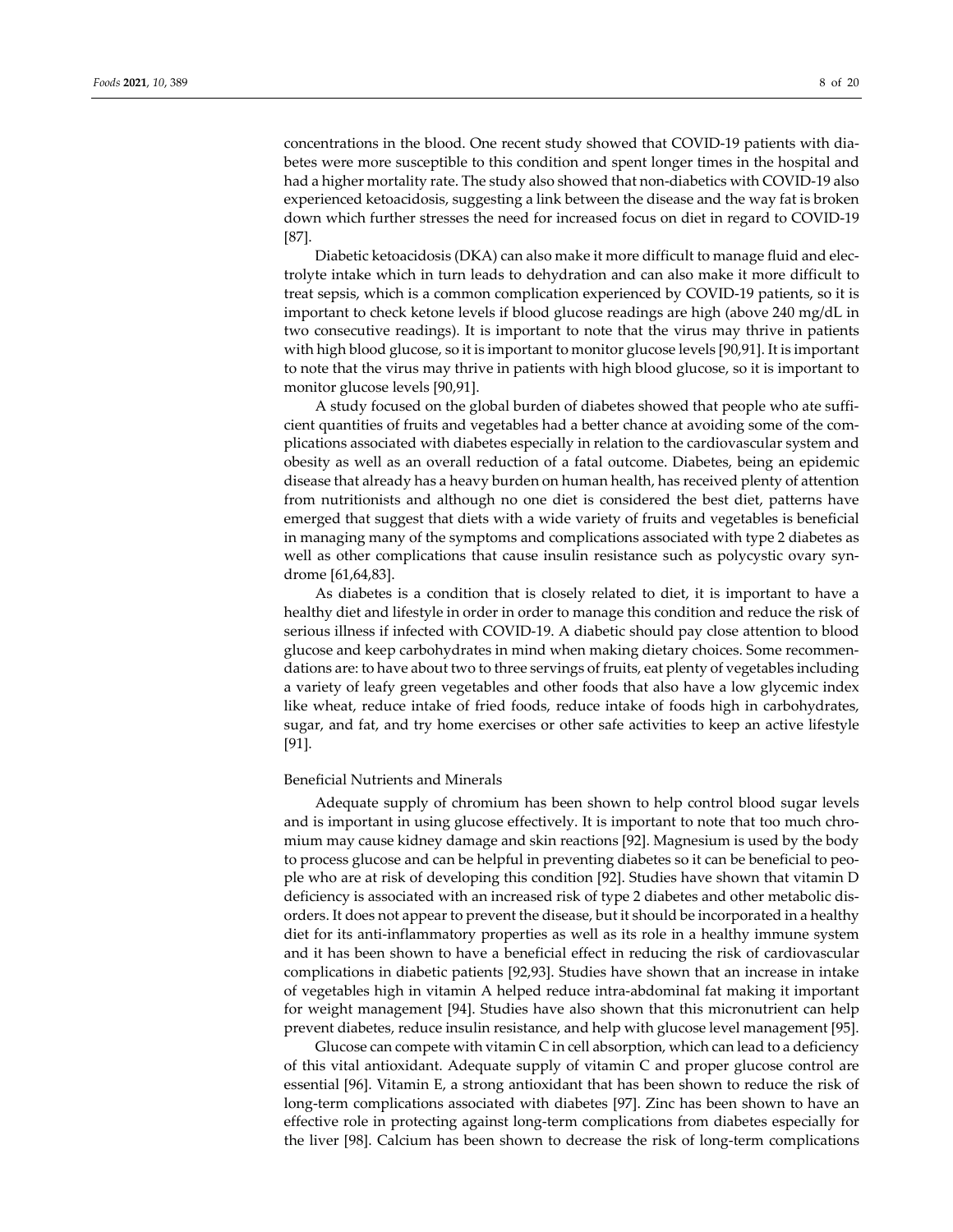associated with diabetes [99]. Selenium has been found that it has a protective effect for the pancreas and that it can help reduce blood glucose [100]; another study found that vanadium can help manage glucose levels and reduce inflammation biomarkers [101].

As these nutrients and minerals can help manage diabetes symptoms and complications, it is likely that having them incorporated into a diabetic's diet should reduce the chances of serious illness or death if infected with COVID-19, as well as their overall health benefits managing the symptoms of diabetes.

#### *3.4. Chronic Obstructive Pulmonary Disease (COPD)*

COPD is a group of diseases that cause the obstruction of the airways in the respiratory system making it harder to breath. While COVID-19 can cause breathing problems in patients, having COPD as a pre-existing condition can further exacerbate the symptom greatly increasing the risk of severe illness and even death [102].

SARS-CoV 2 (the virus that causes COVID-19) attacks the respiratory system so having a chronic respiratory disease increases the risk of severe illness. A recent report released by the CDC showed that one-third (34.6%) of COVID-19 hospitalized patients suffered from a pre-existing lung disease [103]. Since chronic lung diseases such COPD were observed in a significant percentage of hospitalizations it is important to address the issues related to these illnesses proactively to increase the chances of recovery if infected.

According to the American Lung Association, nutrition plays an important role in managing COPD and fresh fruits and vegetables are especially beneficial for COPD patients [103]. A recent study by the Italian Institute of Clinical Physiology also found that diets high in fruits and vegetables and healthy fats were beneficial for people suffering from COPD by reducing the oxidative stress and inflammation, which improved lung function [104]. A study in the UK has also found that people with COPD are prone to malnutrition and that approximately 22% of outpatients in the UK with COPD suffered from malnutrition [105]. Malnutrition has been a well-documented cause of a weak immune system and increased risk of infection [106], so malnutrition especially in older COPD patients is something that must be since they are more prone to micronutrient deficiencies that are vital to a healthy immune system.

#### Some Key Nutrients

Iron is an essential mineral for our body as it is used by our blood cells to transfer oxygen from our lungs to cells in our body. Due to the role of iron in transporting oxygen throughout our body it is important for people who suffer from COPD to ensure that they prevent deficiencies and maintain a healthy intake of iron in their diet. Iron deficiency has been shown to cause difficulty breathing, low exercise tolerance, and an increased risk of COPD exacerbations. Iron is also important for a healthy immune system our bodies use it for our T-cells as well as intercellular pathogen elimination [107].

Ascorbic acid (Vitamin C), is a water-soluble antioxidant that the body uses for detoxification and as means of fighting infections. As an effective antioxidant, Vitamin C has been known to reduce the oxidative stress in the body as well as reduce inflammation [108]. Vitamin C has also been shown to protect the lungs epithelial cells from damage due to oxidative stress. These benefits combined make Vitamin C a very desirable compound for COPD patients especially during the COVID-19 pandemic.

Magnesium is an essential mineral found in many dietary sources and is involved in more than 300 enzyme systems in the human body playing an important role in various bodily function from muscle and nerve function and energy production, to synthesis of the antioxidant glutathione as well as having an important role in transporting calcium and potassium across cell membranes. Higher serum magnesium concentrations are associated with stable COPD symptoms while lower concentration is associated with patients that have exacerbated COPD, which highlights its significance concerning COPD management [109]. Moreover, magnesium deficiency has been found to be a high risk factor for Acute Exacerbated COPD [110] so ensuring that a COPD patient does not have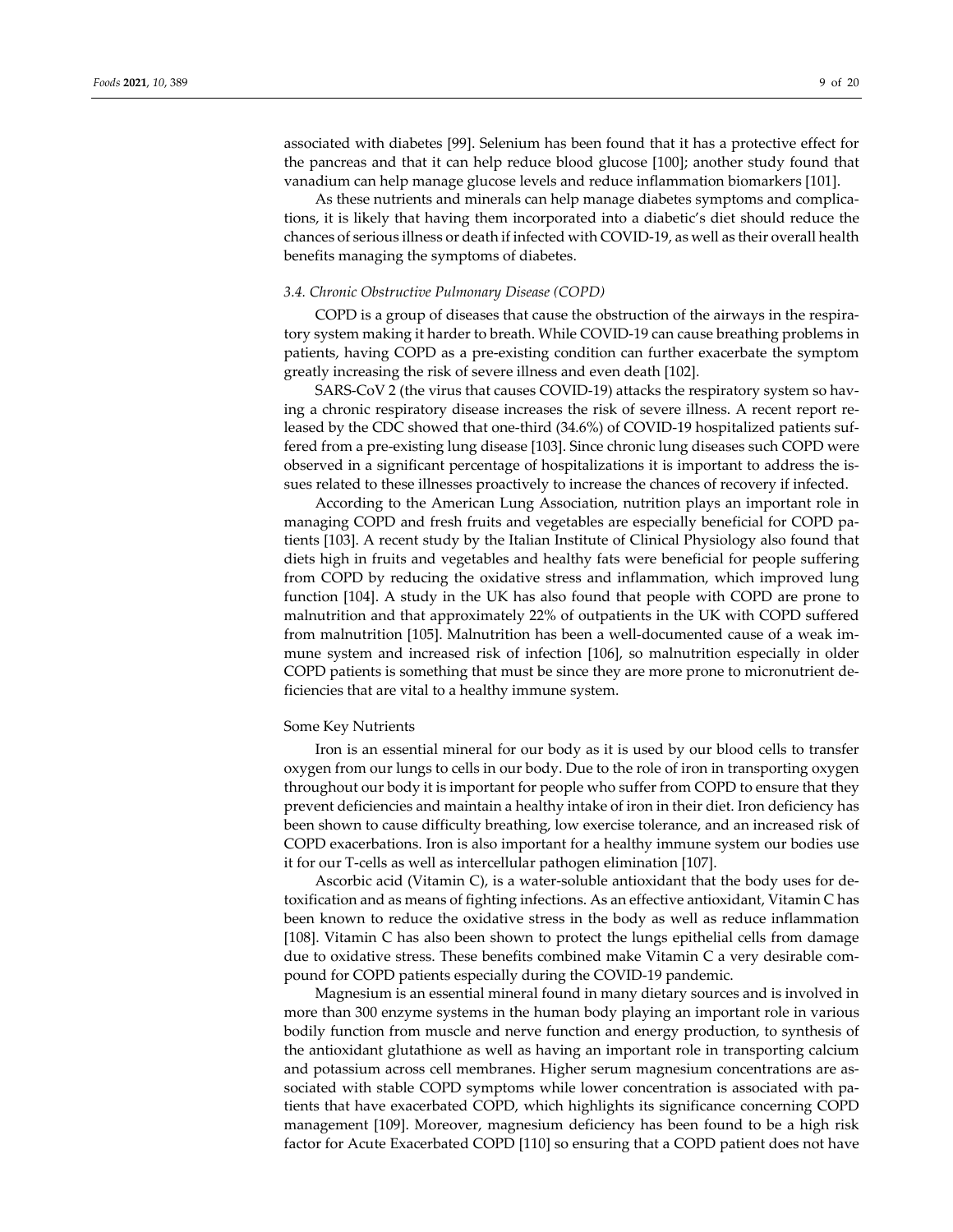a magnesium deficiency is clearly a crucial preventative step to take for keeping COPD under control, which would be highly beneficial if the patient were to contract COVID-19.

Flavonoids can be found in many fruits and vegetables and are known for their antioxidative and anti-inflammatory properties. These compounds have also been found to be central to a healthy respiratory system and especially beneficial in aiding the body in fighting respiratory tract infections.

#### *3.5. Chronic Kidney Disease (CKD)*

Chronic kidney disease is a progressive disease that causes the effectiveness of a patient's kidney to decrease over time, resulting in a build-up of excess fluids and electrolytes in the body and can lead to kidney failure and death. The National Kidney Association recommends that people with CKD remain at home and avoid going out to crowded spaces as well as stocking up on shelf stable foods such as dried fruits, fruit juice, and canned fruits without added sugar [111]. However, according to the National Institute of Health, 468,000 people in the U.S. are on dialysis [112], making it challenging for them to remain isolated; thus, it would be beneficial to eat a kidney-friendly diet that boosts the immune system. In this section, we will discuss some of the challenges that people with CKD face as well as some general guidelines that may help improve their survivability chances concerning COVID-19.

#### Beneficial Nutrients and Minerals

Vitamin D is rarely found naturally in foods; rather, it can be found as an additive or dietary supplement but our primary source for vitamin D is its synthesis in our skin. All of these sources provide a biologically inert form of vitamin D, which is then processed in the liver to give us 25-hydroxyvitamin D and then in the kidneys to give us 1.25-dihyroxyvitamin D, which is the active form of vitamin D that plays a crucial role in many of our body's functions, including the immune system [113]. As such, ensuring that patients with CKD do not have a vitamin D deficiency is crucial in the event of a COVID-19 infection as well as its benefit for a patient's overall health. Due to the important role of the kidneys in producing the active form of vitamin D, it is important to ensure that all vitamin D produced is properly absorbed by the body. A recent literature review by the International Journal of Environmental Research and Public Health found that about 97% of people suffering from CKD and are on dialysis had vitamin D deficiency [113].

Although vegetables can be a source of vitamin D, people suffering from CKD should focus on absorption and activation since, as discussed, people with CKD may have issues converting it to its active form. Because vitamin D is fat-soluble, it is a reasonable conclusion to assume that fats can help with vitamin D absorption. However, a recent study found that not all fats are equal, as the study showed that long-chain triglycerides (in this study, peanut oil was used) produces higher vitamin D absorption results [114]. One wellknown and readily available long-chain fatty acid is omega-3 polyunsaturated fatty acids.

Magnesium is also worth paying close attention to as this micronutrient is believed to lower the risk of death in patients with CKD, especially when accompanied by cardiovascular disease. This benefit is possibly due to magnesium's protective effects against arterial calcification and hypertension [115]. This micronutrient may also help protect against phosphate toxicity; however, it is still inconclusive [116]. Magnesium is also important in activating vitamin D, which as discussed is crucial for people suffering from CKD [117].

Flavonoids are a group of compounds found in fruits and vegetables that have antioxidant and anti-inflammatory properties. These beneficial compounds have been found to have a protective effect for kidneys with people suffering from CKD [118]. These protective, anti-inflammatory, and anti-oxidative properties make flavonoid rich foods an essential part of healthy diet for people suffering from CKD, especially during the COVID-19 pandemic.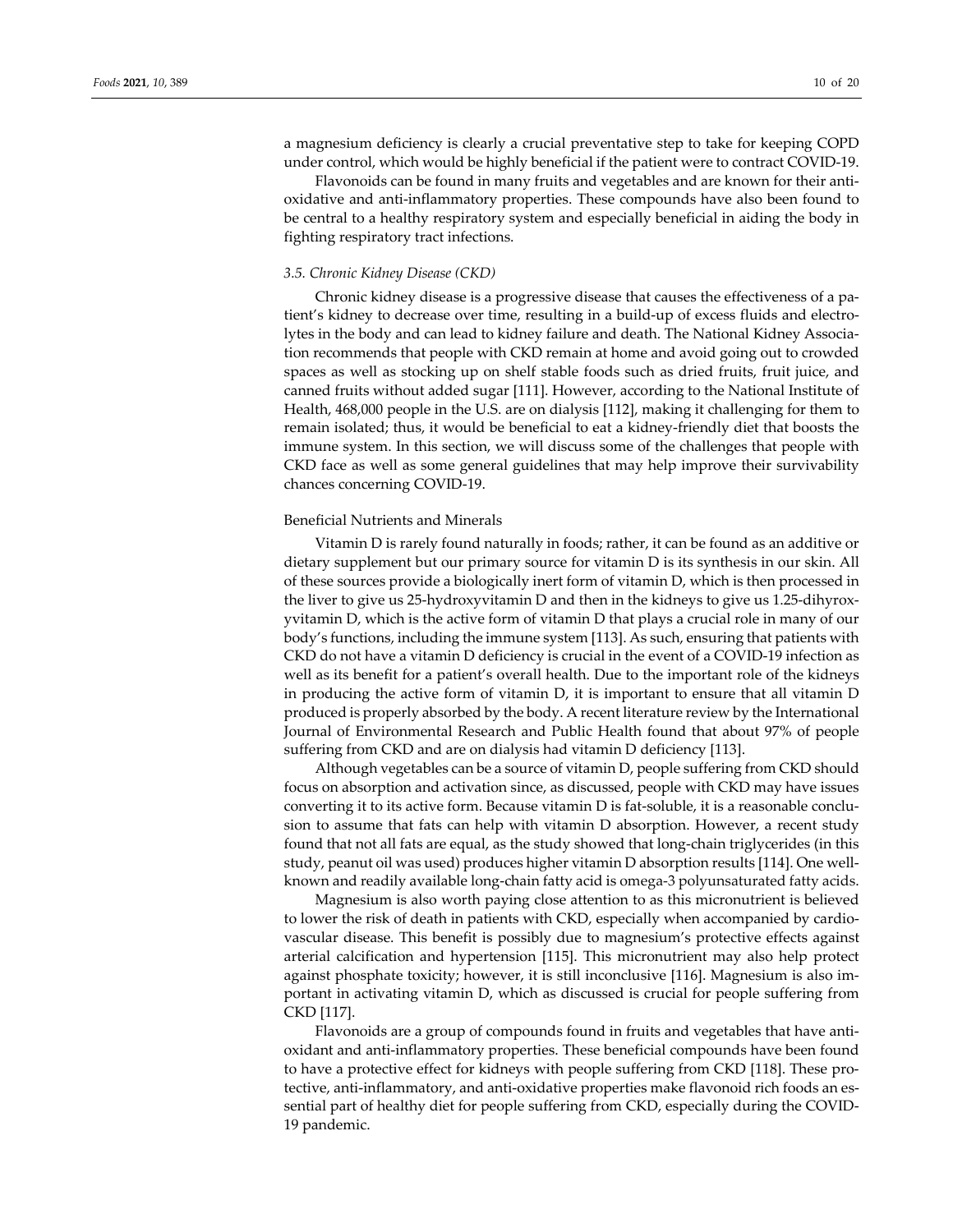#### *3.6. Hemoglobin Disorder such as Sickle Cell Disease*

Sickle cell disease (SCD) is caused by a group of hereditary blood disorders that affect the shape of the blood cells, making them curved, resembling a farm tool called a sickle. The disease causes symptoms that commonly include anemia, high risk of infection, and episodes of pain. SCD is fairly common in people with African descent with the CDC reporting that 1 in every 365 African-American births have SCD [119]. The CDC has found that SCD is one of the risk factors that can cause severe illness due to COVID-19 [5].

One of the symptoms of SCD is anemia due to early cell death. This form of anemia is not caused by iron deficiency rather it is simply a low number of living red blood cells causing many people who suffer from SCD to need blood transfusions making it more difficult for them to self-isolate. Another complication arising from the death of red blood cells and also combined with the curved shape of the cells is vaso-occlusive crises (VOC), which are caused by red blood cells dying and sticking to the walls of blood vessels, causing a blockage which in turn can lead to Acute Chest Syndrome (ACS) which can cause respiratory failure [120]. Considering how common this disease is, it is important to understand how COVID-19 affects people with SCD and what nutritional precautions they can take to help reduce the chances of severe complications, with an emphasis on boosting the immune system.

It has been observed that antioxidant compounds, especially flavonoids, found in fruits and vegetables can reduce the number of sickled cells [121]. Thus, an antioxidantrich diet would be beneficial to people who suffer from SCD, both in reducing the severity of their symptoms and have the added benefit of supporting a healthy and robust immune system and a lower overall oxidative stress on the body. People suffering from SCD can incorporate FV in their diets to increase their flavonoid and antioxidant intake to help manage their symptoms and proactively boost their immunity to reduce the chances of serious illness if infected with COVID-19.

#### *3.7. Immunocompromised State (Weakened Immune System)*

During the COVID-19 pandemic, it is especially important for people with a compromised immune system to take proactive steps to help protect themselves. For the purpose of this article, we considered immunocompromised to mean all patients with a weakened immune system due to a medical condition or medication. Due to the wide range of reasons a person's immune system may be suppressed, we cannot make direct connections between the condition and COVID-19 in regard to diet, so our focus will be on general dietary guidance for supporting the immune system.

#### Beneficial Nutrients and Minerals

Vitamin C is a strong antioxidant and an effective anti-inflammatory. It has been established that vitamin C plays a protective role in the respiratory system. The protective role of vitamin C makes it essential for people with a suppressed immunity even if their medications will keep their immunity suppressed to limit lung damage in case of infection with COVID-19. Recovery from lung damage caused by inflammation and pneumonia as a result of COVID-19 can, in some cases, take several months, and can cause long-lasting breathing issues.

Vitamin D plays an essential role in our immune response, so all deficiencies must be addressed during this pandemic. If a person has a compromised immune system due to medication taken after a solid organ transplant, vitamin D has the added benefit of decreasing the chances of organ rejection [122]. If someone with a compromised immune system has a deficiency it would be highly advantageous to ensure a high intake of magnesium as it helps activate vitamin D whether it was synthesized in the skin or absorbed from a dietary source [117].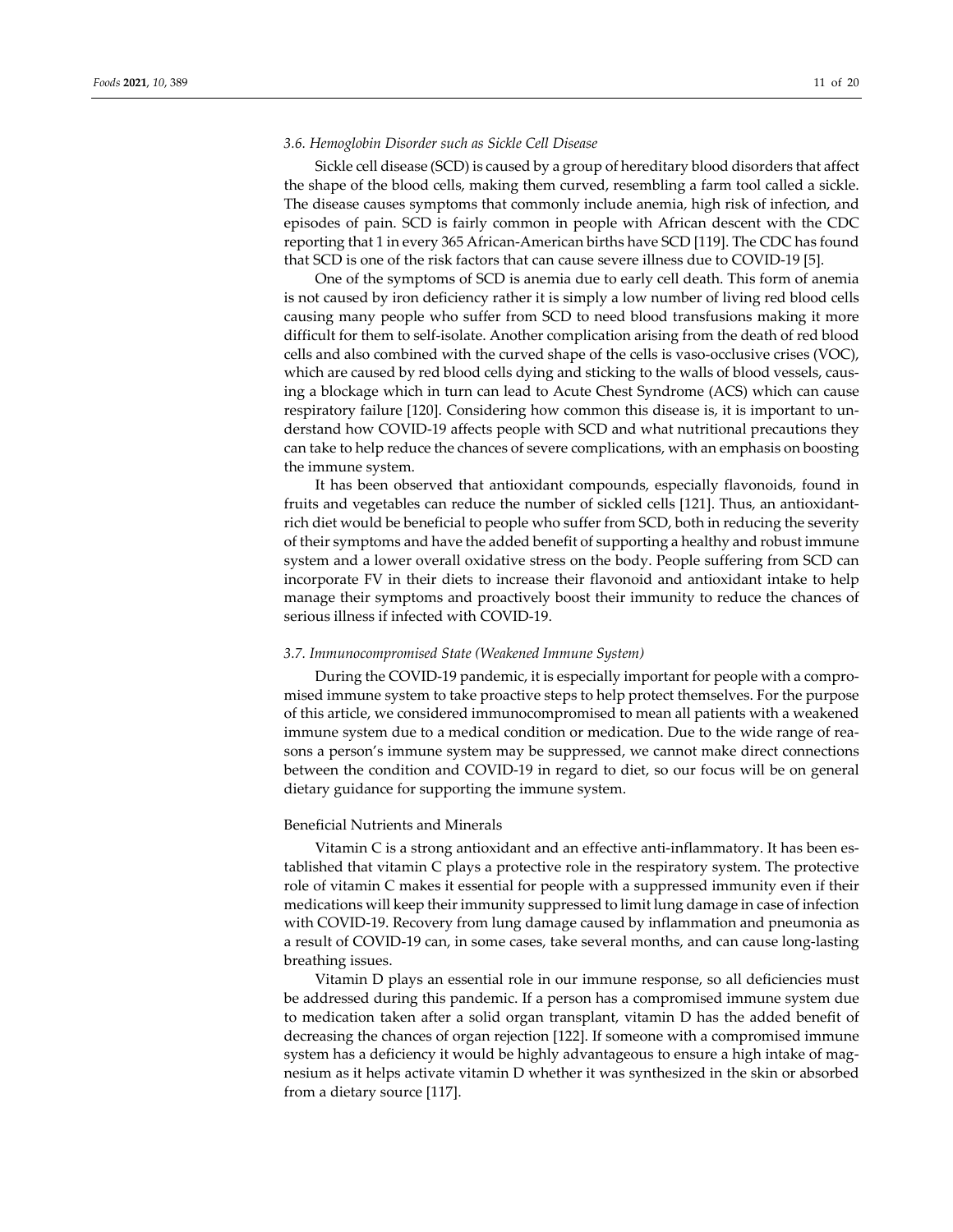Flavonoids are well studied, and their antioxidant and anti-inflammatory nature has been found to have organ protective properties [118], as well as being effective in aiding the body to fight off infectious respiratory diseases.

Since some nutrients and minerals have positive potential in managing symptoms of the chronic illnesses discussed above, as well their documented benefits to overall health, we compiled a list of fruits and vegetables that can be incorporated into a diet as a healthy and reliable source (Table 1).

#### **4. Risks Associated with Quarantine and Lifestyle during COVID-19**

A key feature of the COVID-19 pandemic has been mandatory shutdowns, stay-athome orders, and self-isolation. While these precautions, in our opinion, have been necessary to slow the spread of COVID-19, it is important to address some of the issues that may arise from these measures. For example, many governments have shut down restaurants during this crisis, which in turn led many people to rely solely on home-prepared meals, which brings a host of potential risks with this abrupt change in eating habits. Another key issue to consider is the reduction in activity levels and sedentary habits that are a likely outcome of staying home which will also add to the effects of the dietary change. The combination of these two highly likely and outcomes of our lifestyle during the pandemic can increase the risks of developing unhealthy habits. These newly developed habits can cause harm to our mental and physical health, which, ironically, may increase our chances of severe illness or death if a person is infected with COVID-19. In this section, we will cover some of the issues we believe to be common and warrant special attention.

#### *4.1. Risks of Relying Solely on Home Cooked Meals*

Many people around the world rely on restaurants and food vendors for a significant portion of their diet. People may purchase their lunch from vendors at or around the workplace while others eat out as part of their recreation and socialization. This is especially apparent in industrialized countries as the CDC found that between 2013–2016, 36.3% of adults in the United States dined out on any given day [123]. As shutdowns affected restaurants in many countries and regions, people were forced to become more reliant on preparing their own meals, which in turn can potentially negatively affect some people's diets in various ways. Some of the key dietary issues people should pay close attention to during shutdowns and stay at home orders are:

#### 4.1.1. Portion Sizes

With restaurants shutdown, people may attempt to cook some of their favorite meals that the usually would purchase at a restaurant. While this can be an enjoyable activity to learn new recipes, it is important to remember to pay close attention to the amount of food cooked to avoid over-eating and weight gain.

#### 4.1.2. Access to Fresh Fruits and Vegetables

The fast spread of COVID-19 resulted in supply chain disruptions as a result of closures. In the U.S. for example, a congressional research report issued in May 2020 found that the closures affected most farms as about half of U.S. farms rely on the food service industry to sell their produce. This change meant that a significant portion of the fresh fruits and vegetables grown were not available to the consumer as farms were not prepared to package their products for consumer sale, rather than bulk food service industry shipments, thus failing to recognize the risk of shortages [124]. Knowing of the stress recently experienced in the food chain, people should remember to stock up on fresh produce without over-shopping. It is also necessary to be mindful of the short shelf life of fresh produce and to eat what is purchased before it spoils to reduce waste. Recognizing the risk of shortages [124]. Knowing of the stress recently experienced by food chain, peo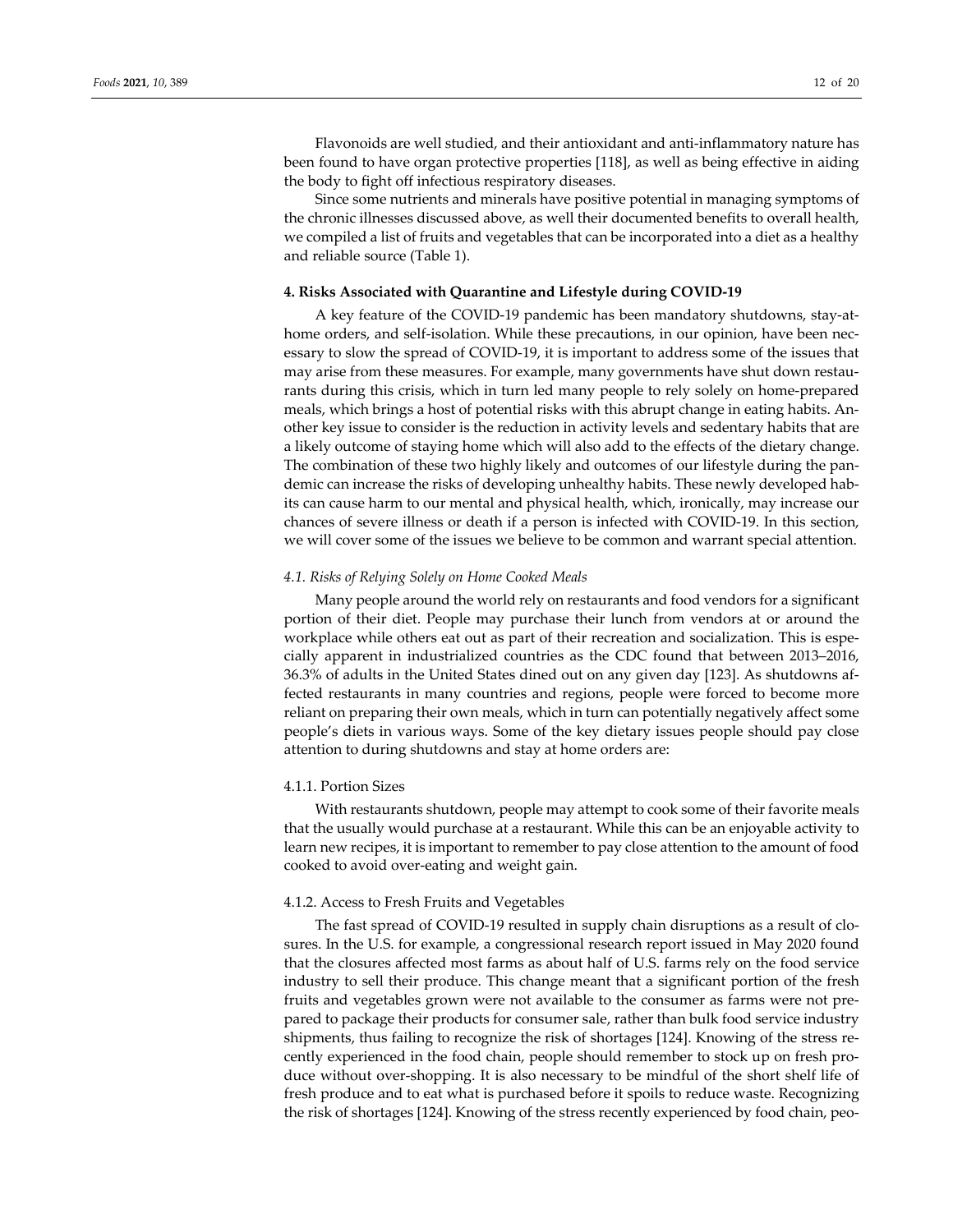ple should remember to stock up on fresh produce without over shopping. It is also necessary to be mindful of the short shelf life of fresh produce and to eat what is purchased before it spoils to reduce waste.

#### 4.1.3. Overconsumption of Canned Foods

While remaining at home during the pandemic, it may be appealing to depend on canned foods given their long shelf life. While the appeal is understandable, canned foods should not be heavily relied on due to additives found in them. Sodium is a major cause for concern with these products and according to the FDA sodium intake from packaged foods such as canned goods accounts for over 70% of American's sodium intake [125]. With such high concentrations of sodium, it is easy to see how relying on canned goods can cause excessive sodium intake which can result in elevated blood pressure, CVD, and chronic kidney disease [126].

### *4.2. Inactivity*

The most obvious outcome of staying at home during COVID-19 is that we tend to move less. This habit can lead to weight gain and obesity and all the associated health risks [127]. Lack of exercise can also weaken the immune system [128], so remaining active and healthy by using home exercises is beneficial for maintaining a healthy weight and overall health.

#### *4.3. Depression*

Depression is possible outcome of social isolation due to shutdowns and social distancing. Other stress factors such as loss of employment can also cause depression or make the depression worse. Depression in itself is a mental illness however it can also have physical manifestations such as a weakened immune system and cardiovascular disease [129]. Isolation induced depression may be alleviated with regular exercise [130]. Nutrition can also have an effect on depression as fried food, sweetened beverages, and high fat diets have been linked to depression while omega-3 polyunsaturated fatty acids has promising results in relieving depression symptoms [131]. So, exercise and a healthy diet can be beneficial to those feeling depressed while in isolation but also it may prove useful to utilize video call apps to contact friends and family and reduce the social isolation in a safe way.

#### *4.4. Alcohol Abuse*

People in isolation should pay close attention to the risk of alcoholism. The combination of isolation, boredom, and lack of employment may result in people over-indulging in alcohol and developing harmful drinking habits. In the U.S, alcohol sales rose considerably in March 2020, according to data from the National Institute of Health [132]. This rise is concerning as excessive consumption of alcohol can be detrimental to health. The CDC has found that in the United States, 22,246 people died as a result of alcoholic liver disease [133]. Alcohol affects the liver, and long-term alcohol abuse can cause kidney disease, immune dysfunction, and hypertension [134]. These damaging effects make excessive consumption of alcohol especially dangerous during the COVID-19 pandemic, as these conditions can increase the risk of severe illness or death if infected. Many governments have provided free resources to help people with unhealthy drinking habits that should be taken advantage of to address this problem.

#### *4.5. Misinformation*

As the COVID-19 pandemic spread around the world, conspiracy theories and false information started appearing on social media platforms and within social circles. The large amount of falsehoods and the quick pace spread led WHO to coin the phrase "infodemic" [135]. These rumors and conspiracy theories varied from harmless to potentially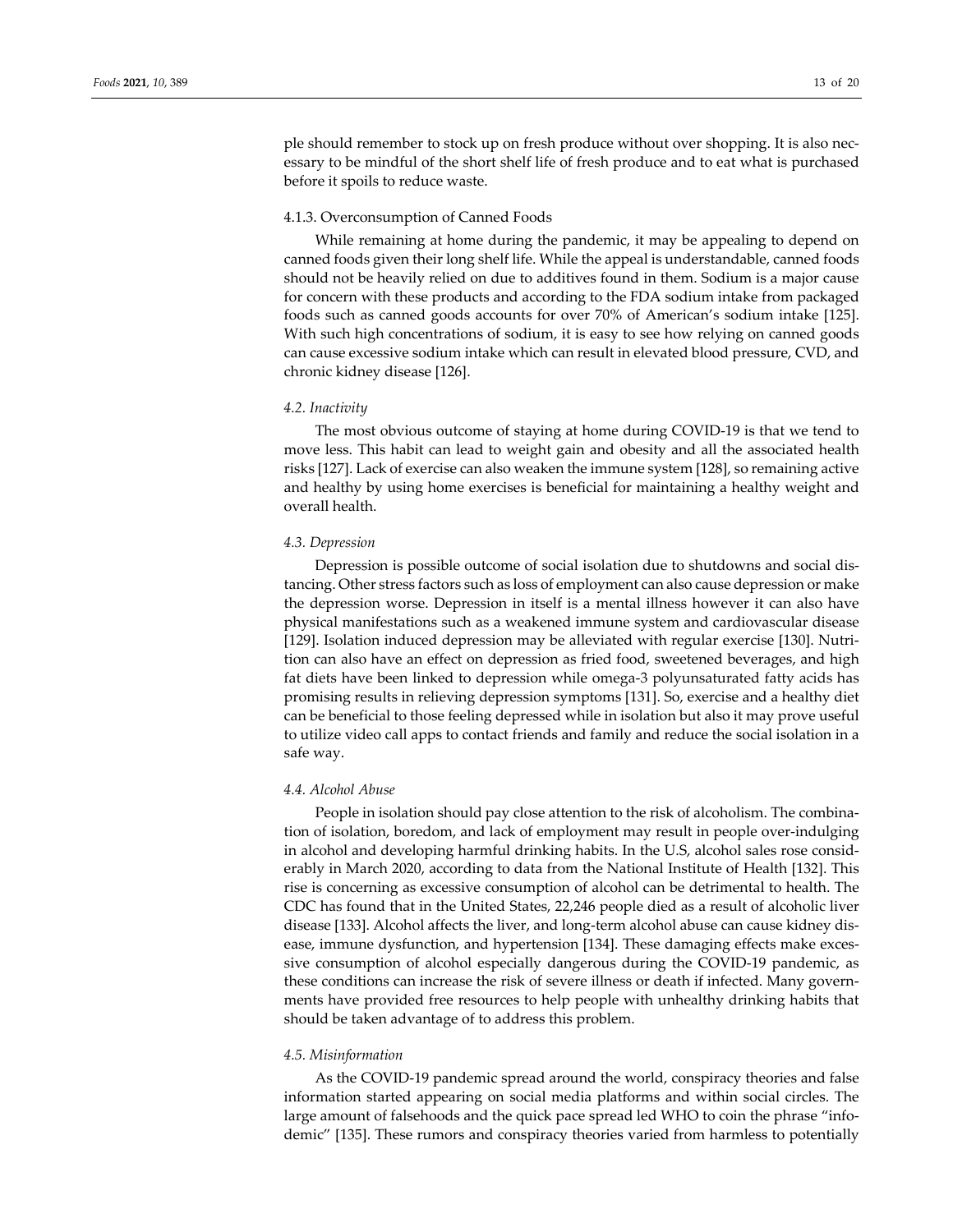deadly as seen in the U.S. where an elderly couple self-medicated using chloroquine phosphate tablets, that are used for treating fish tanks, the couple did this after reading online about trials on hydroxychloroquine and believed that this may prevent the virus which resulted in the husband's death [136]. These online rumors can also prevent the effectiveness of future measures to end the pandemic. [136]. These online rumors can also prevent the effectiveness of future measures to end the pandemic. A recent poll conducted in the United States found that 28% of Americans believe that Microsoft founder Bill Gates intends to implant microchips in people who take the COVID-19 vaccine [137]. This phenomenon emphasizes the need for the public to only get their information from public health organizations and local officials in order to make informed decisions regarding COVID-19.

#### **5. Risk Associated with Food Handling**

Consumption of fruits and vegetables is essential for a healthy life, as they are a great source of important components such as vitamins, minerals, and fibre [138]. Fruits and vegetables can be consumed in its raw form without any further processing. However, raw fruits and vegetables could lead to foodborne diseases [139]. In 2018, Food and Drug Administration (FDA) reported that, there is a huge number of outbreaks of food poisoning in United States caused by contaminated fruits and vegetable such as lettuce and spinach. There are many foodborne pathogens related to consumption fresh fruit and vegetables such as *Escherichia coli* O157:H7, Norovirus, Salmonella spp., Shigella spp., Hepatitis A virus, *Listeria monocytogenes*, and *Cyclospora cayetanensis*. Therefore, many food safety organizations stress the importance of washing fruits and vegetables before consumption [140]. It is necessary to ensure proper cleaning of fruits and vegetables and they are free from contamination especially during the ongoing pandemic.

Currently there is no evidence to prove that food is a source or route of transmission of COVID-19. However, coronavirus can survive on surfaces for various periods of time, depending on the material of the surface. It can exist for up to three days on plastic, and up to four days on stainless steel [141]. It can survive on food for one to three days [142]. It can survive on existing food packaging as well as fruits and vegetables handled by COVID-19-infected person [143]. It can remain on the surface of frozen food for up to three months [144]. Nevertheless, there is not any COVID-19 case identified because of consumption of contaminated food [145]. Even with food workers who handle food and have been infected with coronavirus, there is no evidence to prove that the virus can be passed to consumers via food or food packaging. The risk of transfer of coronavirus through food is by touching contaminated food and then touching one's face [142].

According to the most recent data, it has been shown that coronavirus is not associated with food, but it remains necessary to follow hygiene recommendations to ensure and reduce any related risk. It is very important to follow safe hygiene practices, including handwashing. It is required to use water and soap for at least 20 s for hand washing. It must be cleaned hand after shopping, touching fresh food or food packaging, and before preparing or eating food. If soap and water is not available, the use of hand sanitizer containing at least 60% alcohol should be properly used [5].

The CDC and WHO have suggested practices to ensure cleaning of fruits and vegetables before consumption [5,145]. The best practice is washing fruits and vegetables thoroughly before consumption [142]. It is recommended to wash hands first, then rinse fruits or vegetables under running water without soap, and wash hands afterwards [146]. WHO suggested to use potable water in cleaning as COVID-19 has not been found in drinking water [142].

There may be difficulty in cleaning some types of vegetables, such as mushrooms, because of their ability to absorb water. Therefore, it is recommended to use a colander and wash them. Afterwards, they can be dried by using a clean kitchen towel or paper towels. Further types of food that could be difficult to clean are soft vegetables and fruits, such as ripe fruit, berries and tomatoes. To avoid crushing and loss of the product, it is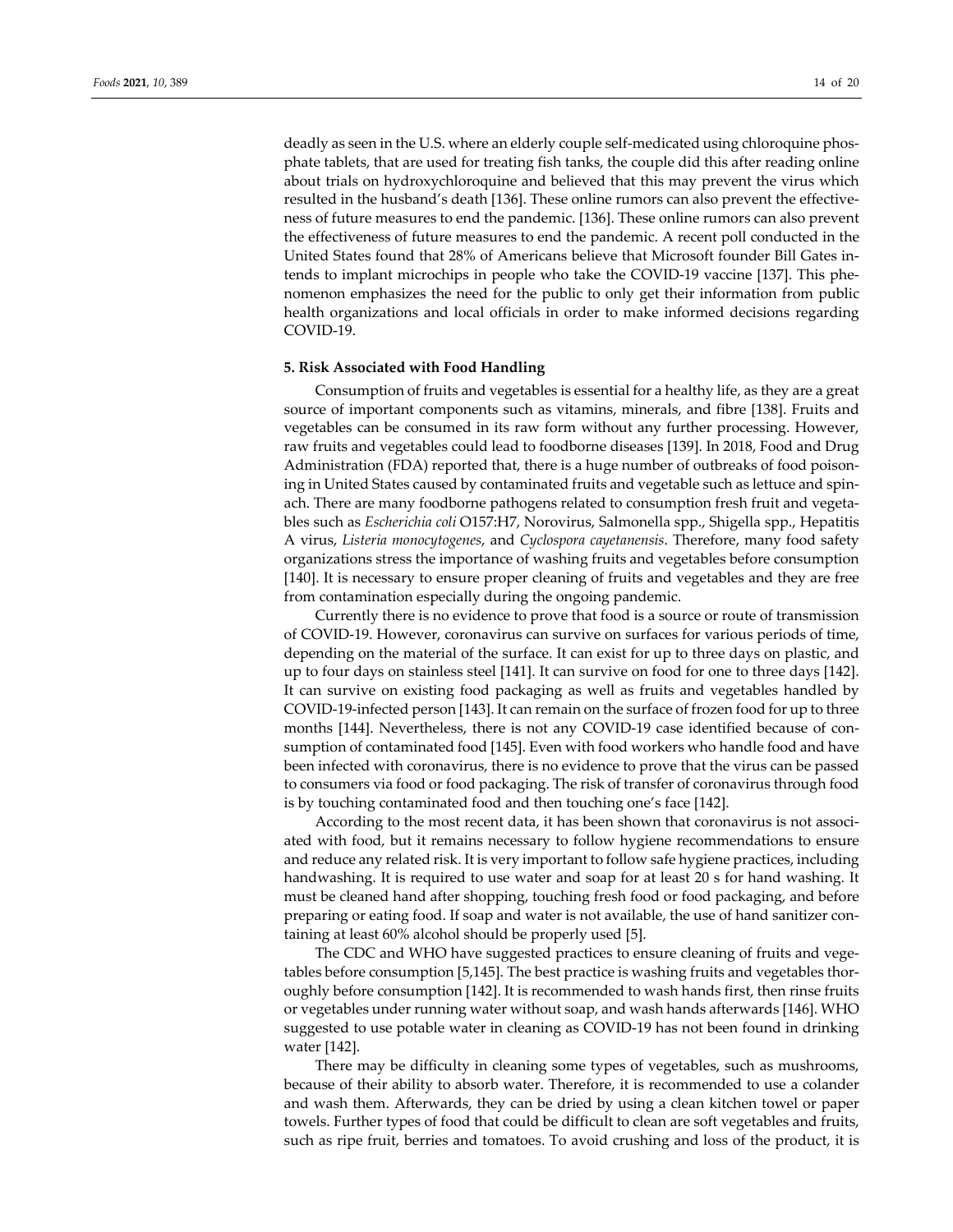advised to rinse them under water with low pressure, then put the product on a clean kitchen towel or paper towels to dry [147]. Moreover, it is necessary to regularly clean and sanitize surfaces in the kitchen before preparing food [5].

#### **6. Conclusions**

Because of the novel nature of COVID-19, research is still ongoing. In this paper, we explored some of the preexisting conditions that increase the likelihood of severe illness and used previously available research to determine ways of managing some of the symptoms that appear to be linked to COVID-19 hospitalizations. This article presents many micronutrients and minerals, especially Vitamin C, Vitamin D, and flavonoids, which can be used as a proactive dietary supplement to help manage symptoms and to reduce the risk of severe illness from COVID-19. We found that many of the risk group diseases shared common symptoms that are linked to severe illnesses from COVID-19 further supporting that nutrition is relevant to this virus however more epidemiological research is necessary to identify the supportive role nutrition may have in the protection of at-risk groups. These dietary suggestions have been based on what we know about COVID-19 as well as on our knowledge of how nutrition interacts with our immune system and chronic conditions however personal dietary requirements vary considerably so patients must always consult their primary care physician for specific guidelines suited to their needs. Furthermore, research in the role nutrition plays is extensive however, further studies are needed in the relation between micronutrient and its mechanism on how it effects COVID-19 patients. Furthermore, the role of cytokine storms and how they may relate to nutrition is an area with significant research gaps that we believe to be highly beneficial. We also believe that research in nutrition epidemiology for patients who were hospitalized is warranted. A primary area of focus in the epidemiological research should focus on deficiencies that people hospitalized may have had during COVID-19 era.

**Author Contributions:** Conceptualization, N.A.M., S.J. and A.K.J.; writing—original draft preparation, N.A.M. and A.A.; writing—review and editing, S.J. and A.K.J.; supervision, S.J. and A.K.J. All authors have read and agreed to the published version of the manuscript.

**Funding:** This research received no external funding.

**Conflicts of Interest:** The authors declare no conflict of interest.

#### **References**

- 1. World Health Organization. Coronavirus. Available online: https://www.who.int/health-topics/coronavirus#tabo=tab\_1 (accessed on 25 November 2020).
- 2. Centre for Disease Control and Prevention. Human Coronavirus Types. Available online: https://www.cdc.gov/coronavirus/types.html (accessed on 25 November 2020).
- 3. Centre for Disease Control and Prevention. CORONAVIRUS DISEASE 2019 (COVID-19), Frequently Asked Questions. Available online: https://www.cdc.gov/coronavirus/2019-ncov/faq.html (accessed on 25 August 2020).
- 4. Centre for Disease Control and Prevention. Symptoms of Coronavirus. Available online: https://www.cdc.gov/coronavirus/2019-ncov/symptoms-testing/symptoms.html (accessed on 27 October 2020).
- 5. Centre for Disease Control and Prevention. Coronavirus Disease 2019 (COVID-19). Available online: https://www.cdc.gov/coronavirus/2019-ncov/need-extra-precautions/people-with-medical-conditions.html (accessed on 25 September 2020).
- 6. Kaparapu, J.; Pragada, P.M.; Geddada, M.N.R. Fruits and Vegetables and its Nutritional Benefits. In *Functional Foods and Nutraceuticals: Bioactive Components, Formulations and Innovations*; Egbuna, C., Dable Tupas, G., Eds.; Springer International Publishing: Cham, Switzerland, 2020; pp. 241–260, doi:10.1007/978-3-030-42319-3\_14.
- 7. Aribi, M. Introductory Chapter: Immune system dysfunction and autoimmune diseases. In *Immunopathogenesis and Immunebased Therapy for Selected Autoimmune Disorders*; IntechOpen: London, UK, 2017.
- 8. Newman, T. How the Immune System Works. Available online: https://www.medicalnewstoday.com/articles/320101 (accessed on 1 September 2020).
- 9. Hague, A. Soil, the Immune System and Cancer Questions Must be Asked! *Acta Sci. Cancer Biol.* **2019**, *3*, 17–23.
- 10. Simpson, R.J.; Campbell, J.P.; Gleeson, M.; Krüger, K.; Nieman, D.C.; Pyne, D.B.; Turner, J.E.; Walsh, N.P. Can exercise affect immune function to increase susceptibility to infection? *Exerc. Immunol. Rev.* **2020**, *26*, 8–22.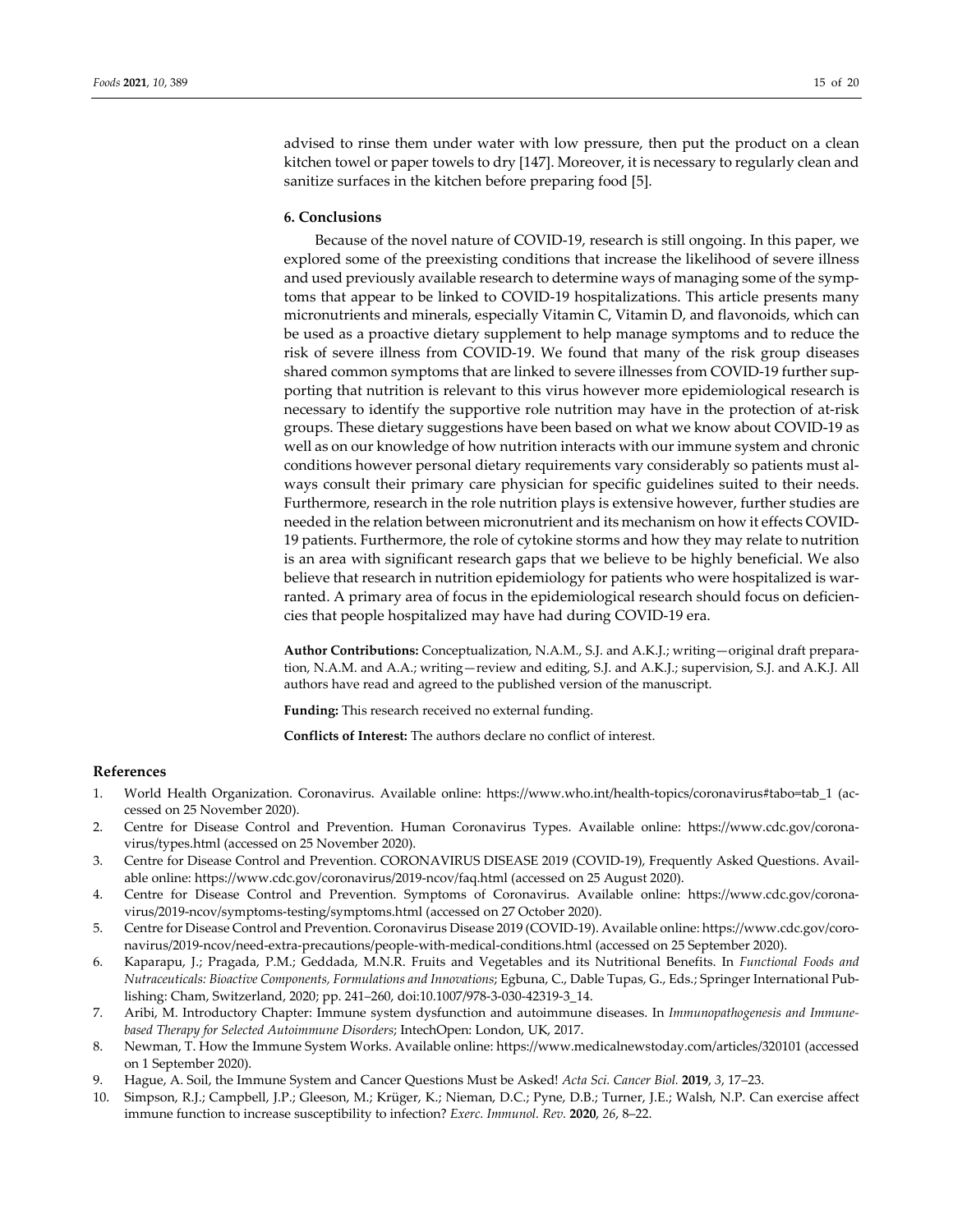- 11. Felman, A. What to Know About Exercise and How to Start. Available online: https://www.medicalnewstoday.com/articles/153390 (accessed on 4 September 2020).
- 12. Fonseca, D.C.; Sala, P.; Ferreira, B.d.A.M.; Reis, J.; Torrinhas, R.S.; Bendavid, I.; Waitzberg, D.L. Body weight control and energy expenditure. *Clin. Nutr. Exp.* **2018**, *20*, 55–59.
- 13. Harvard Health Publishing. How to Boost your Immune System. Available online: https://www.health.harvard.edu/stayinghealthy/how-to-boost-your-immune-system (accessed on 4 September 2020).
- 14. Mohamed, A.; Alawna, M. Role of increasing the aerobic capacity on improving the function of immune and respiratory systems in patients with coronavirus (COVID-19): A review. *Diabetes Metab. Syndr. Clin. Res. Rev.* **2020**, *14*, 489–496.
- 15. Team, F.-T.H.L. 8 Tips to Boost Your Immune System. Available online: https://www.fishertitus.org/health/boost-your-immune-system (accessed on 1 August 2020).
- 16. Leech, J. 7 Science-Based Health Benefits of Drinking Enough Water. Available online: https://www.healthline.com/nutrition/7 health-benefits-of-water (accessed on 5 September 2020).
- 17. Elliott, B. 19 Water-Rich Foods That Help You Stay Hydrated. Available online: https://www.healthline.com/nutrition/19-hydrating-foods (accessed on 5 September 2020).
- 18. Manz, F.; Wentz, A. The importance of good hydration for the prevention of chronic diseases. *Nutr. Rev.* **2005**, *63*, S2–S5.
- 19. McLeod, S. Stress Illness and the Immune System. Available online: https://www.simplypsychology.org/stress-immune.html (accessed on 5 September 2020).
- 20. Harvard Health Publishing. How Much Water Should You Drink? Available online: https://www.health.harvard.edu/stayinghealthy/how-much-water-should-you-drink (accessed on 1 September 2020).
- 21. Reid, R. Boost Your Immune System by Drinking Water. Available online: https://www.tyentusa.com/blog/immune-systemdrinking-water/ (accessed on 5 September 2020).
- 22. Marhuenda, J.; Cerda, B.; Villaño, D.; Galindo, A.; Zafrilla, P. Citrus and Health. In *Citrus—Health Benefits and Production Technology*; Amanullah, M.S.A., Ed.; IntechOpen: London, UK, 2018.
- 23. Alexander, I. Exploitative Beneficial Effects of Citrus Fruits. In *Citrus—Health Benefits and Production Technology*; IntechOpen: London, UK, 2019; p. 31.
- 24. Ahmed, W.; Azmat, R. Citrus: An Ancient Fruits of Promise for Health Benefits. In *Citrus-Health Benefits and Production Technology*; IntechOpen: London, UK, 2019.
- 25. Jaiswal, A.K. Nutritional Composition and Antioxidant Properties of Fruits and Vegetables; Academic Press: Cambridge, MA, USA, 2020.
- 26. Bayan, L.; Koulivand, P.H.; Gorji, A. Garlic: A review of potential therapeutic effects. *Avicenna J. Phytomed.* **2014**, *4*, 1.
- 27. Cleaveland Clinic. Diet to Help Reduce Heart Disease Risk. Available online: https://my.clevelandclinic.org/health/articles/17380-heart-healthy-power-foods (accessed on 13 September 2020).
- 28. Ravichandran, K.; Smetanska, I.; Antony, U. Red beet. In *Nutritional Composition and Antioxidant Properties of Fruits and Vegetables*; Jaiswal, A.K., Ed.; Elsevier: Amsterdam, The Netherlands, 2020; pp. 315–321.
- 29. Díaz, M.T.B.; Font, R.; Gómez, P.; Celestino, M.D.R. Summer squash. In *Nutritional Composition and Antioxidant Properties of Fruits and Vegetables*; Jaiswal, A.K., Ed.; Elsevier: Amsterdam, The Netherlands, 2020; pp. 239–254.
- 30. Bohn, T.; Bouayed, J. Apples: An apple a day, still keeping the doctor away? In *Nutritional Composition and Antioxidant Properties of Fruits and Vegetables*; Jaiswal, A.K., Ed.; Elsevier: Amsterdam, The Netherlands, 2020; pp. 595–612.
- 31. Ghazouani, T.; Talbi, W.; Sassi, C.B.; Fattouch, S. Pears. In *Nutritional Composition and Antioxidant Properties of Fruits and Vegetables*; Jaiswal, A.K., Ed.; Elsevier: Amsterdam, The Netherlands, 2020; pp. 671–680.
- 32. Yang, Y.; Dong, J.-Y.; Cui, R.; Muraki, I.; Yamagishi, K.; Sawada, N.; Iso, H.; Tsugane, S.; Japan Public Health Center-based Prospective Study Group. Consumption of flavonoid-rich fruits and risk of CHD: A prospective cohort study. *Br. J. Nutr.* **2020**, *124*, 952–959.
- 33. Haseeb, S.; Alexander, B.; Baranchuk, A. Wine and cardiovascular health: A comprehensive review. *Circulation* **2017**, *136*, 1434– 1448.
- 34. Harvard T.H. Chan. Magnesium. Available online: https://www.hsph.harvard.edu/nutritionsource/magnesium/ (accessed on 17 November 2020).
- 35. U.S. Department of Health & Human Services, National Institute of Health. Omega-3 Fatty Acids. Available online: https://ods.od.nih.gov/factsheets/Omega3FattyAcids-Consumer/ (accessed on 16 November 2020).
- 36. Trailokya, A.; Srivastava, A.; Bhole, M.; Zalte, N. Calcium and calcium salts. *J. Assoc. Physicians India* **2017**, *65*, 100–103.
- 37. Ranjana Das, C.B. Grapes. In *Nutritional Composition and Antioxidant Properties of Fruits and Vegetables*; Jaiswal, A.K., Ed.; Academic Press: Cambridge, MA, USA, 2020; pp. 695–708.
- 38. U.S. Library of Medicine, MedLine Plus. Vitamin C. Available online: https://medlineplus.gov/ency/article/002404.htm (accessed on 18 November 2020).
- 39. Haytowitz, D.; Bhagwat, S.; Harnly, J.; Holden, J.; Gebhardt, S. *Sources of Flavonoids in the US Diet Using USDA's Updated Database on the Flavonoid Content of Selected Foods;* US Department of Agriculture (USDA), Agricultural Research Service, Beltsville Human Nutrition Research Center, Nutrient Data Laboratory and Food Composition Laboratory: Beltsville, MD, USA, 2006.
- 40. Tütem, E.; Başkan, K.S.; Ersoy, Ş.K.; Apak, R. Orange. In *Nutritional Composition and Antioxidant Properties of Fruits and Vegetables*; Jaiswal, A.K., Ed.; Elsevier: Amsterdam, The Netherlands, 2020; pp. 353–376.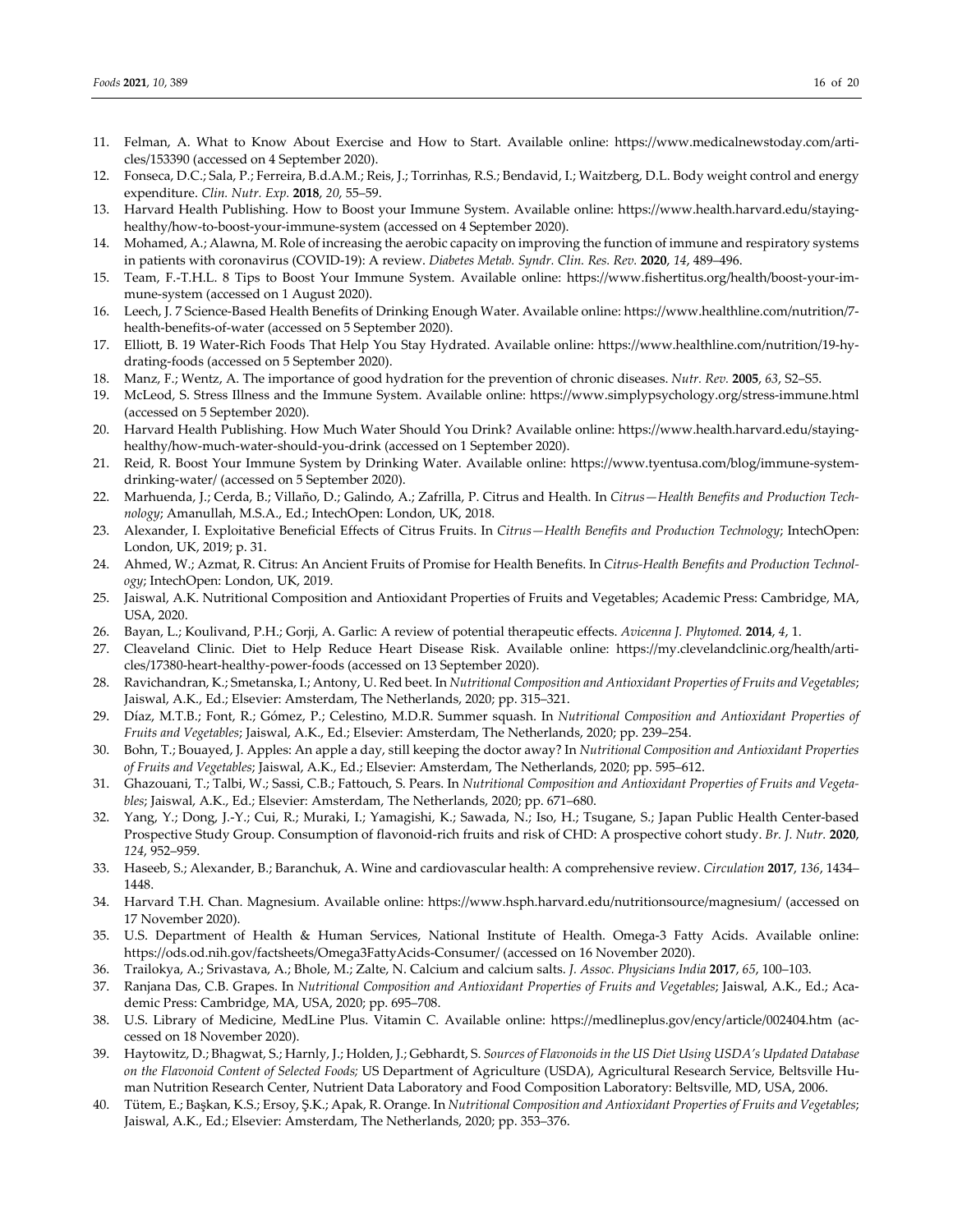- 41. Eldridge, A.; Haytowitz, D.; Bhagwat, S.; Gebhardt, S.; Holden, J.; Beecher, G.; Peterson, J.; Dwyer, J. Flavonoid content of vegetables: The USDA's Flavonoid Database. *FASEB J* **2003**, *17*, A766–A767.
- 42. Vera-Guzmán, A.M.; Aquino-Bolaños, E.N.; Heredia-García, E.; Carrillo-Rodríguez, J.C.; Hernández-Delgado, S.; Chávez-Servia, J.L. Flavonoid and capsaicinoid contents and consumption of mexican chili pepper (Capsicum annuum L.) landraces. In *Flavonoids-from Biosynthesis to Human Health*; InTechOpen: London, UK, 2017; pp. 405–437.
- 43. Thuphairo, K.; Sornchan, P.; Suttisansanee, U. Bioactive compounds, antioxidant activity and inhibition of key enzymes relevant to Alzheimer's disease from sweet pepper (Capsicum annuum) extracts. *Prev. Nutr. Food Sci.* **2019**, *24*, 327.
- 44. Moreb, N.; O'Dwyer, C.; Jaiswal, S.; Jaiswal, A.K. Pepper. In *Nutritional Composition and Antioxidant Properties of Fruits and Vegetables*; Jaiswal, A.K., Ed.; Elsevier: Amsterdam, The Netherlands, 2020; pp. 223–238.
- 45. Wu, X.; Zhao, Y.; Haytowitz, D.B.; Chen, P.; Pehrsson, P.R. Effects of domestic cooking on flavonoids in broccoli and calculation of retention factors. *Heliyon* **2019**, *5*, e01310.
- 46. Nagraj, G.S.; Chouksey, A.; Jaiswal, S.; Jaiswal, A.K. Broccoli. In *Nutritional Composition and Antioxidant Properties of Fruits and Vegetables*; Jaiswal, A.K., Ed.; Elsevier: Amsterdam, The Netherlands, 2020; pp. 5–17.
- 47. Rodrigues, A.S.; Almeida, D.P.; Simal-Gándara, J.; Pérez-Gregorio, M.R. Onions: A source of flavonoids. In *Flavonoids: From Biosynthesis to Human Health*; IntechOpen: London, UK, 2017; p. 439.
- 48. Nadezhda Golubkina, G.C. Onion. In *Nutritional Composition and Antioxidant Properties of Fruits and Vegetables*; Jaiswal, A.K., Ed.; Academic Press: Cambridge, MA, USA, 2020; pp. 73–87.
- 49. U.S. Department of Health & Human Services, N.I.O.H. Iron, Fact Sheet for Health Professionals. Available online: https://ods.od.nih.gov/factsheets/Iron-HealthProfessional/ (accessed on 20 August 2020).
- 50. Im, J.H.; Je, Y.S.; Baek, J.; Chung, M.-H.; Kwon, H.Y.; Lee, J.-S. Nutritional status of patients with COVID-19. *Int. J. Infect. Dis.*  **2020**, *100*, 390–393.
- 51. Chaurasia, S. Green beans. In *Nutritional Composition and Antioxidant Properties of Fruits and Vegetables*; Jaiswal, A.K., Ed.; Elsevier: Amsterdam, The Netherlands, 2020; pp. 289–300.
- 52. Cardwell, G.; Bornman, J.F.; James, A.P.; Black, L.J. A review of mushrooms as a potential source of dietary vitamin D. *Nutrients*  **2018**, *10*, 1498.
- 53. Centre for Disease Control and Prevention. Other Conditions Related to Heart Disease. Available online: https://www.cdc.gov/heartdisease/other\_conditions.htm (accessed on 2 December 2020).
- 54. American Heart Association, Inc. What do Heart Patients Need to Know About COVID-19 Now? Available online: https://www.heart.org/en/news/2020/08/10/what-do-heart-patients-need-to-know-about-covid-19-now (accessed on 25 August 2020).
- 55. Ranard, L.S.; Fried, J.A.; Abdalla, M.; Anstey, D.E.; Givens, R.C.; Kumaraiah, D.; Kodali, S.K.; Takeda, K.; Karmpaliotis, D.; Rabbani, L.E. Approach to Acute Cardiovascular Complications in COVID-19 Infection. *Circ. Heart Fail.* **2020,** *13*, e007220.
- 56. Centre for Disease Control and Prevention. 6 Strategies to Live a Heart-Healthy Lifestyle. Available online: https://www.cdc.gov/chronicdisease/resources/infographic/hearthealth.htm (accessed on 26 August 2020).
- 57. Welty, F.K. Dietary treatment to lower cholesterol and triglyceride and reduce cardiovascular risk. *Curr. Opin. Lipidol.* **2020**, *31*, 206–231.
- 58. Jensen, S.K.; Yates, B.; Lyden, E.; Krogstrand, K.S.; Hanson, C. Dietary Micronutrient Intake of Participants in a "Partners Together in Health" Cardiac Rehabilitation Intervention. *J. Cardiopulm. Rehabil. Prev.* **2018**, *38*, 388.
- 59. Sacks, F.M.; Lichtenstein, A.H.; Wu, J.H.; Appel, L.J.; Creager, M.A.; Kris-Etherton, P.M.; Miller, M.; Rimm, E.B.; Rudel, L.L.; Robinson, J.G. Dietary fats and cardiovascular disease: A presidential advisory from the American Heart Association. *Circulation* **2017**, *136*, e1–e23.
- 60. Cascino, T.M.; Hummel, S.L. Nutrient deficiencies in heart failure: A micro problem with macro effects? *Am. Heart Assoc*. **2018**, *7,* e010447.
- 61. Kahleova, H.; Levin, S.; Barnard, N.D. Plant-Based Diets for Healthy Aging. *J. Am. Coll. Nutr.* **2020**, *9*, 1–2.
- 62. Angeles-Agdeppa, I.; Sun, Y.; Tanda, K.V. Dietary pattern and nutrient intakes in association with non-communicable disease risk factors among Filipino adults: A cross-sectional study. *Nutr. J.* **2020**, *19*, 1–13.
- 63. USDA. Dietary Guidelines for Americans 2015–2020. Available online: http://health.gov/dietaryguidelines/2015/guidelines/ (accessed on 1 September 2020).
- 64. Harvard Health Publishing Fruits and Vegetables for Heart Health: More is Better. Available online: https://www.health.harvard.edu/heart-health/fruits-and-vegetables-for-heart-health-more-is-better (accessed on 2 December 2020).
- 65. Clinic Mayo. 8 Steps to a Heart-Healthy Diet. Available online: https://www.mayoclinic.org/diseases-conditions/heart-disease/in-depth/heart-healthy-diet/art-20047702 (accessed on 12 December 2020).
- 66. Smetneva, N.; Pogozheva, A.; Vasil'ev, Y.L.; Dydykin, S.; Dydykina, I.; Kovalenko, A. The role of optimal nutrition in the prevention of cardiovascular diseases. *Voprosy Pitaniia* **2020**, *89*, 114–124.
- 67. Ahmad, S.; Khan, I. Role of Dietary Fibers and Their Preventive Measures of Human Diet. In *Functional Food Products and Sustainable Health*; Ahmad, S., Al-Shabib, N.A., Eds.; Springer: Singapore, 2020; pp. 109–130, doi:10.1007/978-981-15-4716-4\_8.
- 68. Wei, K.-Y.; Gritter, M.; Vogt, L.; de Borst, M.H.; Rotmans, J.I.; Hoorn, E.J. Dietary potassium and the kidney: Lifesaving physiology. *Clin. Kidney J.* **2020**, doi:10.1093/ckj/sfaa157.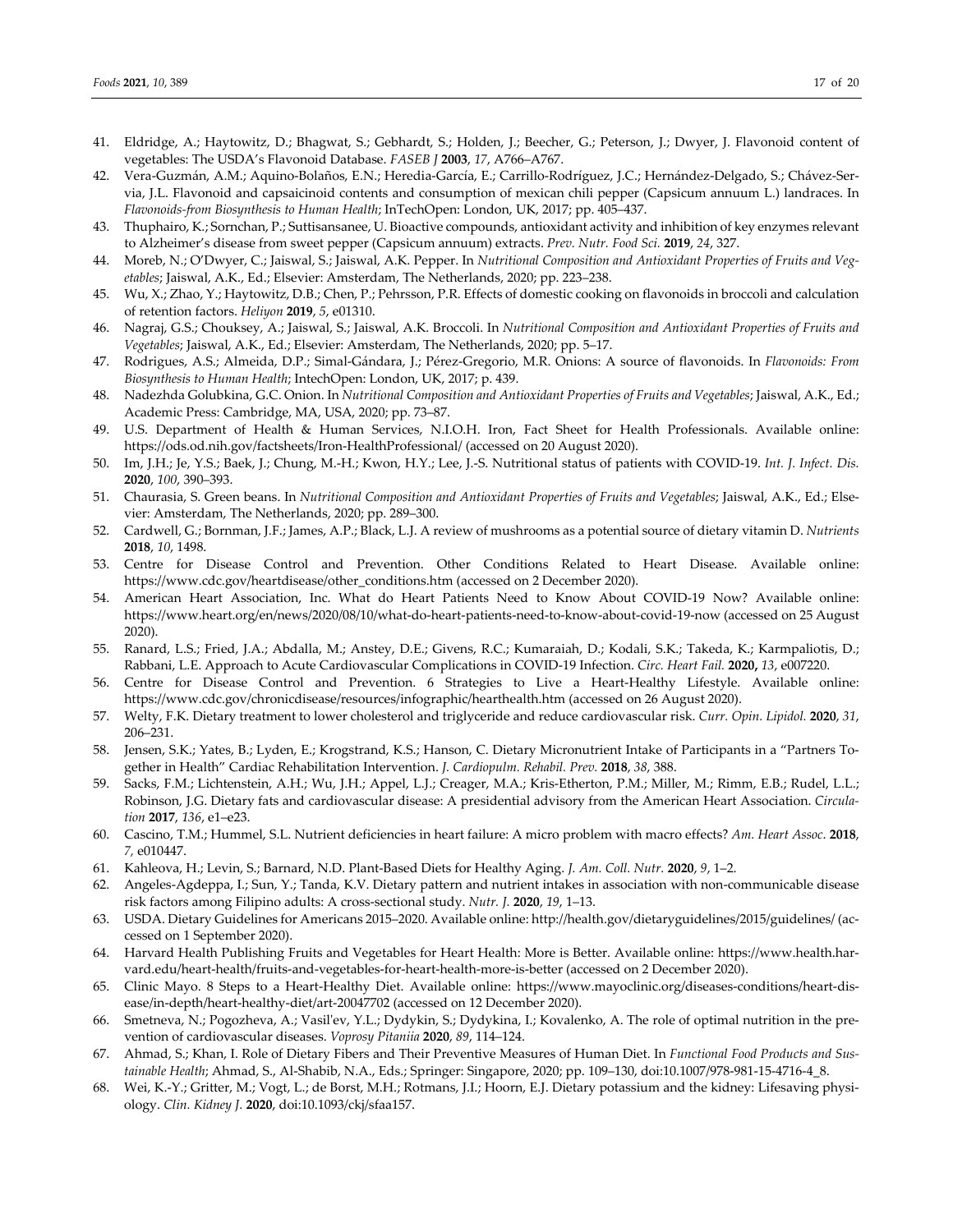- 69. Micha, R.; Shulkin, M.L.; Penalvo, J.L.; Khatibzadeh, S.; Singh, G.M.; Rao, M.; Fahimi, S.; Powles, J.; Mozaffarian, D. Etiologic effects and optimal intakes of foods and nutrients for risk of cardiovascular diseases and diabetes: Systematic reviews and metaanalyses from the Nutrition and Chronic Diseases Expert Group (NutriCoDE). *PLoS ONE* **2017**, *12*, e0175149.
- 70. Chee, Y.F.; Kaur, S.; Yap, R.W.K. Association between Dietary Patterns and Cardiometabolic Risks in Malaysian Punjabi Adults. *Malays. J. Med. Health Sci.* **2020**, *16*, 2636–9346.
- 71. Zhao, L.; Hu, M.; Yang, L.; Xu, H.; Song, W.; Qian, Y.; Zhao, M. Quantitative Association Between Serum/Dietary Magnesium and Cardiovascular Disease/Coronary Heart Disease Risk: A Dose–Response Meta-analysis of Prospective Cohort Studies. *J. Cardiovasc. Pharmacol.* **2019**, *74*, 516–527, doi:10.1097/fjc.0000000000000739.
- 72. Tangvoraphonkchai, K.; Davenport, A. Magnesium and cardiovascular disease. *Adv. Chronic Kidney Dis.* **2018**, *25*, 251–260.
- 73. Hsu, C.-Y.; Chiu, S.-W.; Hong, K.-S.; Saver, J.L.; Wu, Y.-L.; Lee, J.-D.; Lee, M.; Ovbiagele, B. Folic acid in stroke prevention in countries without mandatory folic acid food fortification: A meta-analysis of randomized controlled trials. *J. Stroke* **2018**, *20*, 99.
- 74. Jayedi, A.; Zargar, M.S. Intake of vitamin B6, folate, and vitamin B12 and risk of coronary heart disease: A systematic review and dose-response meta-analysis of prospective cohort studies. *Crit. Rev. Food Sci. Nutr.* **2019**, *59*, 2697–2707.
- 75. Nour, M.; Lutze, S.A.; Grech, A.; Allman-Farinelli, M. The relationship between vegetable intake and weight outcomes: A systematic review of cohort studies. *Nutrients* **2018**, *10*, 1626.
- 76. Motswagole, B.; Jackson, J.; Kobue-Lekalake, R.; Maruapula, S.; Mongwaketse, T.; Kwape, L.; Thomas, T.; Swaminathan, S.; Kurpad, A.V.; Jackson, M. The Association of General and Central Obesity with Dietary Patterns and Socioeconomic Status in Adult Women in Botswana. *J. Obes.* **2020**, *2020*, 1–10.
- 77. Assakran, B.S.; Widyan, A.M.; Alhumaidan, N.A.; Alharbi, F.A.; Alhnaya, M.A.; Aljabali, A.A.; Aleid, M.A. Dietary assessment and patient-perspective reasons for poor adherence to diet and exercise post bariatric surgery. *BMC Res. Notes* **2020**, *13*, 1–7.
- 78. Pugliese, G.; Barrea, L.; Laudisio, D.; Aprano, S.; Castellucci, B.; Framondi, L.; Di Matteo, R.; Savastano, S.; Colao, A.; Muscogiuri, G. What about the Mediterranean Diet as tool to Manage Obesity in Menopause? A Narrative Review. *Nutrition* **2020**, *79*, 110991.
- 79. World Health Organization. Increasing Fruit and Vegetable Consumption to Reduce the Risk of Noncommunicable Diseases, Biological, Behavioural and Contextual Rationale. Available online: https://www.who.int/elena/bbc/fruit\_vegetables\_ncds/en/ (accessed on 25 August 2020).
- 80. Pearce, K. Obesity a Major Risk Factor for COVID-19 Hospitalization. Available online: https://hub.jhu.edu/2020/06/01/davidkass-obesity-covid-19/ (accessed on 29 August 2020).
- 81. Popkin, B.M.; Du, S.; Green, W.D.; Beck, M.A.; Algaith, T.; Herbst, C.H.; Alsukait, R.F.; Alluhidan, M.; Alazemi, N.; Shekar, M. Individuals with obesity and COVID-19: A global perspective on the epidemiology and biological relationships. *Obes. Rev.* **2020**, *21*, e13128.
- 82. Bornstein, S.R.; Rubino, F.; Khunti, K.; Mingrone, G.; Hopkins, D.; Birkenfeld, A.L.; Boehm, B.; Amiel, S.; Holt, R.I.; Skyler, J.S. Practical recommendations for the management of diabetes in patients with COVID-19. *Lancet Diabetes Endocrinol.* **2020**, *8*, 546– 550.
- 83. Via, M.A.; De Alwis, S. Diabetes and obesity: An overview of nutritional effects. In *Nutritional Signaling Pathway Activities in Obesity and Diabetes*; Cheng, Z., Ed.; Royal Society of Chemistry: London, UK, 2020; pp. 1–23.
- 84. Mayo Clinic. How Much Fiber is Found in common Foods? Available online: https://www.mayoclinic.org/healthy-lifestyle/nutrition-and-healthy-eating/in-depth/high-fiber-foods/art-20050948 (accessed on 25 August 2020).
- 85. Dreher, M.L.; Ford, N.A. A Comprehensive Critical Assessment of Increased Fruit and Vegetable Intake on Weight Loss in Women. *Nutrients* **2020**, *12*, 1919.
- 86. Harvard Health Publishing. Type 2 Diabetes Mellitus. Available online: https://www.health.harvard.edu/a\_to\_z/type-2-diabetes-mellitus-a-to-z (accessed on 2 December 2020).
- 87. Li, J.; Wang, X.; Chen, J.; Zuo, X.; Zhang, H.; Deng, A. COVID-19 infection may cause ketosis and ketoacidosis. *Diabetes Obes. Metab.* **2020**, *22*, 1935–1941.
- 88. Kumar, A.; Arora, A.; Sharma, P.; Anikhindi, S.A.; Bansal, N.; Singla, V.; Khare, S.; Srivastava, A. Is diabetes mellitus associated with mortality and severity of COVID-19? A meta-analysis. *Diabetes Metab. Syndr. Clin. Res. Rev.* **2020**, *14*, 535–545.
- 89. Centre for Disease Control and Prevention. Flu and Sick Days, Living with Diabetes. Available online: https://www.cdc.gov/diabetes/managing/flu-sick-days.html (accessed on 25 September 2020).
- 90. American Diabetes Association. How COVID-19 Impacts People with Diabetes. Available online: https://www.diabetes.org/coronavirus-covid-19/how-coronavirus-impacts-people-with-diabetes (accessed on 2 November 2020).
- 91. International Diabetes Federation. COVID-19 and Diabetes. Available online: https://www.idf.org/aboutdiabetes/what-is-diabetes/covid-19-and-diabetes/1-covid-19-and-diabetes.html (accessed on 1 September 2020).
- 92. National Center for Complementary and Integrative Health. Diabetes and Dietary Supplements. Available online: https://www.nccih.nih.gov/health/diabetes-and-dietary-supplements (accessed on 25 October 2020).
- 93. Tan, J.; Lv, H.; Ma, Y.; Liu, C.; Li, Q.; Wang, C. Analysis of angiographic characteristics and intervention of vitamin D in type 2 diabetes mellitus complicated with lower extremity arterial disease. *Diabetes Res. Clin. Pract.* **2020**, *169*, 108439.
- 94. Takagi, T.; Hayashi, R.; Nakai, Y.; Okada, S.; Miyashita, R.; Yamada, M.; Mihara, Y.; Mizushima, K.; Morita, M.; Uchiyama, K. Dietary Intake of Carotenoid-Rich Vegetables Reduces Visceral Adiposity in Obese Japanese men—A Randomized, Double-Blind Trial. *Nutrients* **2020**, *12*, 2342.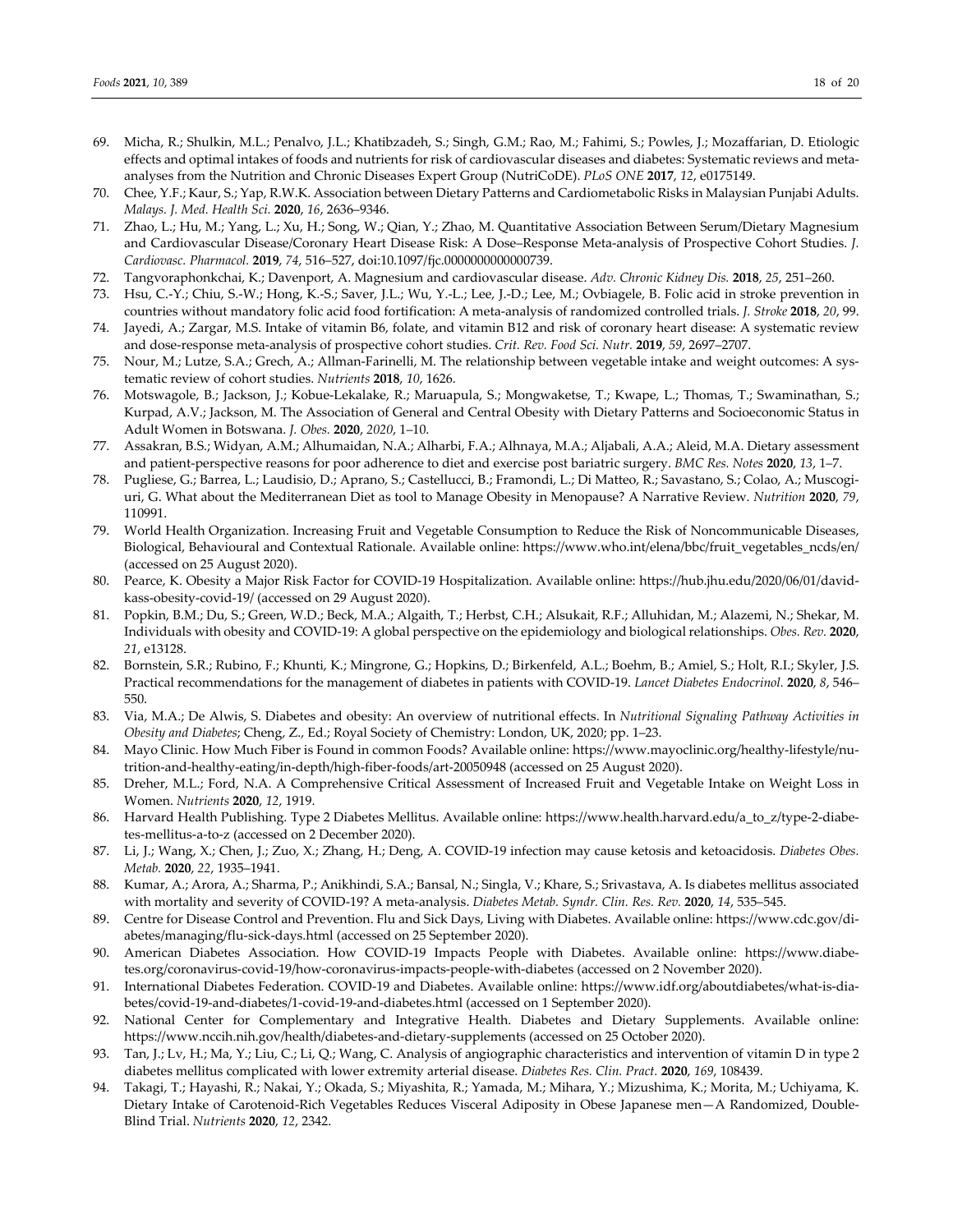- 95. Satapathy, S.; Bandyopadhyay, D.; Patro, B.K.; Khan, S.; Naik, S. Folic acid and vitamin B12 supplementation in subjects with type 2 diabetes mellitus: A multi-arm randomized controlled clinical trial. *Complementary Ther. Med.* **2020**, *53*, 102526.
- 96. Suraj, P.; Wagh, S.P.B. Nandkishor Bankar, Karan Jain. Role of Vitamin-C Supplementation in Type II Diabetes Mellitus. *Int. J. Curr. Res. Rev.* **2020**, *12*, 61–64.
- 97. Dass, A.S.; Narayana, S.; Venkatarathnamma, P. Effect of Vitamin E and omega 3 fatty acids in type 2 diabetes mellitus patients. *J. Adv. Pharm. Technol. Res.* **2018**, *9*, 32.
- 98. Sacan, O.; Turkyilmaz, I.B.; Bayrak, B.B.; Mutlu, O.; Akev, N.; Yanardag, R. Protective role of zinc in liver damage in experimental diabetes demonstrated via different biochemical parameters. *J. Biochem. Mol. Toxicol.* **2020**, *35*, e22617.
- 99. Lv, Y.; Xie, L.; Dong, C.; Yang, R.; Long, T.; Yang, H.; Chen, L.; Zhang, L.; Chen, X.; Luo, X. Co-exposure of serum calcium, selenium and vanadium is nonlinearly associated with increased risk of type 2 diabetes mellitus in a Chinese population. *Chemosphere* **2020**, *263*, 128021.
- 100. Karalis, D.T. The Beneficiary Role of Selenium in Type II Diabetes: A Longitudinal Study. *Cureus* **2019**, *11*, e6443.
- 101. Bin-Jaliah, I.; Morsy, M.; Al-Ani, B.; Eid, R.A.; Haidara, M.A. Vanadium Inhibits Type 2 Diabetes Mellitus-Induced Aortic Ultrastructural Alterations Associated with the Inhibition of Dyslipidemia and Biomarkers of Inflammation in Rats. *Int. J Morphol.*  **2020**, *38*, 215–221.
- 102. Alqahtani, J.S.; Oyelade, T.; Aldhahir, A.M.; Alghamdi, S.M.; Almehmadi, M.; Alqahtani, A.S.; Quaderi, S.; Mandal, S.; Hurst, J.R. Prevalence, severity and mortality associated with COPD and smoking in patients with COVID-19: A rapid systematic review and meta-analysis. *PLoS ONE* **2020**, *15*, e0233147.
- 103. American Lung Association. Nutrition and COPD. Available online: https://www.lung.org/lung-health-diseases/lung-diseaselookup/copd/living-with-copd/nutrition (accessed on 2 December 2020).
- 104. Scoditti, E.; Massaro, M.; Garbarino, S.; Toraldo, D.M. Role of diet in chronic obstructive pulmonary disease prevention and treatment. *Nutrients* **2019**, *11*, 1357.
- 105. Shepherd, A.B.; Bowell, K. Mind the gap': The importance of managing malnutrition in chronic obstructive pulmonary disease. *Br. J. Nurs.* **2019**, *28*, 1442–1449.
- 106. Gombart, A.F.; Pierre, A.; Maggini, S. A review of micronutrients and the immune System–Working in harmony to reduce the risk of infection. *Nutrients* **2020**, *12*, 236.
- 107. Cronin, S.J.; Woolf, C.J.; Weiss, G.; Penninger, J.M. The role of iron regulation in immunometabolism and immune-related disease. *Front. Mol. Biosci.* **2019**, *6*, 116.
- 108. Righi, N.C.; Schuch, F.B.; De Nardi, A.T.; Pippi, C.M.; de Almeida Righi, G.; Puntel, G.O.; da Silva, A.M.V.; Signori, L.U. Effects of vitamin C on oxidative stress, inflammation, muscle soreness, and strength following acute exercise: Meta-analyses of randomized clinical trials. *Eur. J. Nutr.* **2020**, *59*, 2827–2839.
- 109. Sanowara, R.; Keliat, E.; Abidin, A. Difference in serum magnesium level among patients with stable chronic obstructive pulmonary disease (COPD) and exacerbated COPD. *E&ES* **2018**, *125*, 012151.
- 110. Niventhi, A.; Praveen, D.; Chowdary, P.R.; Aanandhi, M.V. A review on clinical association of serum magnesium and serum fibrinogen levels with acute exacerbation of chronic obstructive pulmonary disease. *Drug Invent. Today* **2018**, *10*, 2.
- 111. National Kidney Fundation. Kidney Disease & COVID-19. Available online: https://www.kidney.org/coronavirus/kidney-disease-covid-19#what-kind-foods-should-i-have-my-house (accessed on 20 November 2020).
- 112. National Institute of Health. Kidney Disease Statistics for the United States. Available online: https://www.niddk.nih.gov/health-information/health-statistics/kidney-disease (accessed on 29 August 2020).
- 113. Franca Gois, P.H.; Wolley, M.; Ranganathan, D.; Seguro, A.C. Vitamin D deficiency in chronic kidney disease: Recent evidence and controversies. *Int. J. Environ. Res. Public Health* **2018**, *15*, 1773.
- 114. Maurya, V.K.; Aggarwal, M. Factors influencing the absorption of vitamin D in GIT: An overview. *J. Food Sci. Technol.* **2017**, *54*, 43753–3765.
- 115. Leenders, N.H.; Vervloet, M.G. Magnesium: A magic bullet for cardiovascular disease in chronic kidney disease? *Nutrients* **2019**, *11*, 455.
- 116. Sakaguchi, Y.; Hamano, T.; Isaka, Y. Effects of magnesium on the phosphate toxicity in chronic kidney disease: Time for intervention studies. *Nutrients* **2017**, *9*, 112.
- 117. Dai, Q.; Zhu, X.; Manson, J.E.; Song, Y.; Li, X.; Franke, A.A.; Costello, R.B.; Rosanoff, A.; Nian, H.; Fan, L. Magnesium status and supplementation influence vitamin D status and metabolism: Results from a randomized trial. *Am. J. Clin. Nutr.* **2018**, *108*, 1249– 1258.
- 118. Vargas, F.; Romecín, P.; García-Guillén, A.I.; Wangesteen, R.; Vargas-Tendero, P.; Paredes, M.D.; Atucha, N.M.; García-Estañ, J. Flavonoids in kidney health and disease. *Front. Physiol.* **2018**, *9*, 394.
- 119. Centre for Disease Control and Prevention. Data & Statistics on Sickle Cell Disease. Available online: https://www.cdc.gov/ncbddd/sicklecell/data.html (accessed on 12 September 2020).
- 120. Vichinsky, E.P.; Styles, L.A.; Colangelo, L.H.; Wright, E.C.; Castro, O.; Nickerson, B.; The Cooperative Study of Sickle Cell Disease. Acute chest syndrome in sickle cell disease: Clinical presentation and course. *Blood J. Am. Soc. Hematol.* **1997**, *89*, 1787– 1792.
- 121. Khan, S.A.; Damanhouri, G.; Ali, A.; Khan, S.A.; Khan, A.; Bakillah, A.; Marouf, S.; Al Harbi, G.; Halawani, S.H.; Makki, A. Precipitating factors and targeted therapies in combating the perils of sickle cell disease—A special nutritional consideration. *Nutr. Metab.* **2016**, *13*, 1–12.